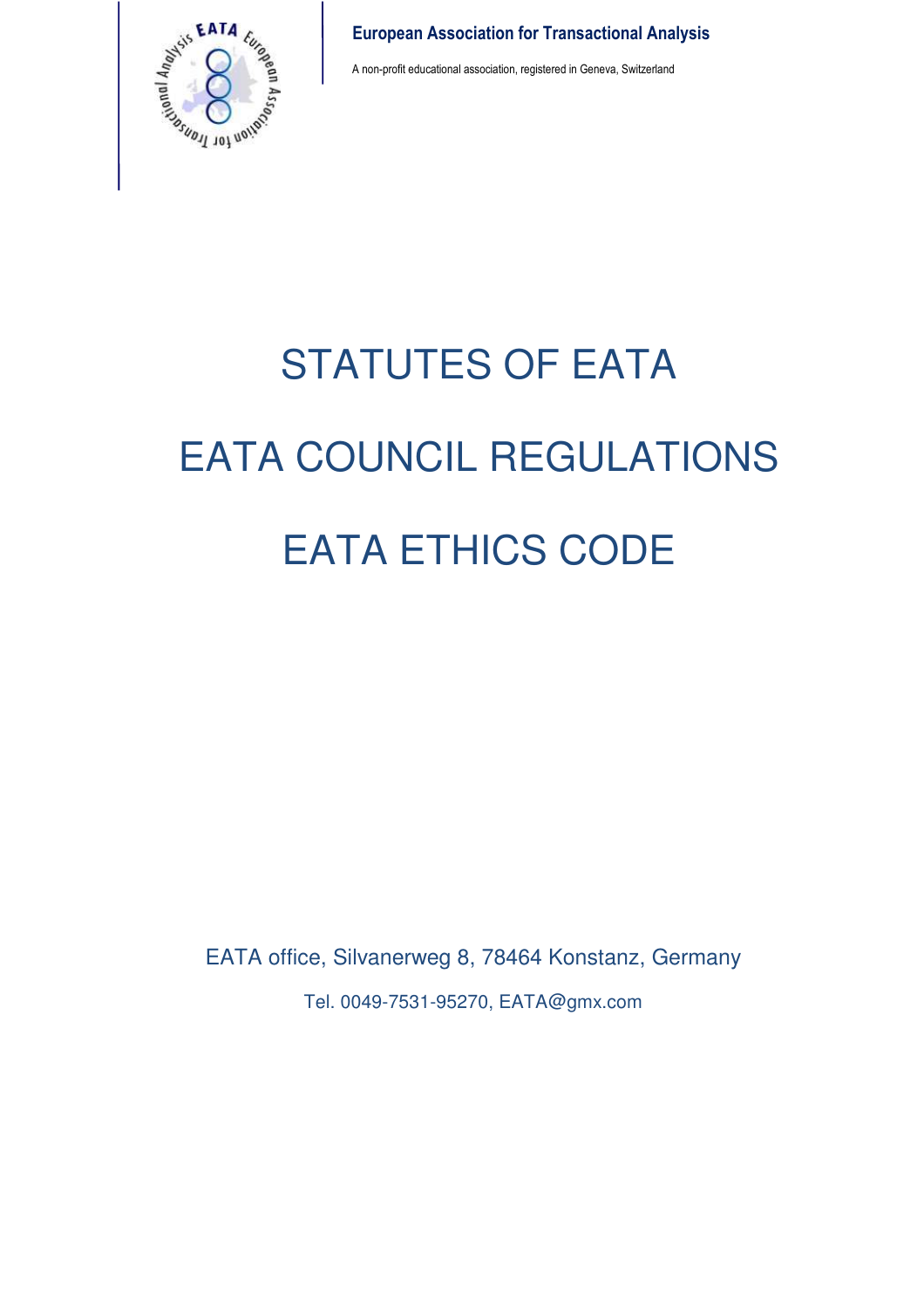

## **STATUTES of EATA – European association for Transactional analysis (voted on 2012)**

## **PREAMBLE TO THE STATUTES**

EATA's guiding principle is to develop, sustain and protect Transactional Analysis philosophy, theory and practice. Fundamental to this is respect for autonomy and the dignity of all humanity. EATA will, therefore, actively promote individuality, diversity and community at affiliate association and individual membership levels. The association is underpinned by a commitment to TA principles, especially those of confidence and trust in self and others, a contractual method and the human capacity to solve problems and grow. The association is governed by democratic principles and accountability as defined by contracts between the affiliated associations and EATA.

#### **NAME - DURATION - SEAT - PURPOSE**

#### **Article 1**

- a. The European Association of Transactional Analysis (EATA) is a non-profit association**.** It is governed by article 60 and following articles of the Swiss Civil Code and by the present statutes.
- b. The organisation pursues objectives which are exclusively and directly purposes in the public interest. EATA works unselfishly. Any income can only be used in accordance with purpose and goals mentioned in Article 2. Members do not get any share in possible profits and in case of dissolution do not have any claims on the funds of the organisation.
- c. Its duration shall be unlimited.
- d. Its seat is in Geneva, Switzerland.

#### **Article 2**

The purpose of the association is to contribute to public well-being through the use of Transactional Analysis. It is the task of the association to promote and develop the knowledge of Transactional Analysis, founded by Eric Berne, as well as to rule and coordinate the professional practice and training of Transactional Analysis.

Concrete goals are:

- a. to promote TA knowledge and research on Transactional Analysis, to develop its theory and to ensure agreed standards of practice
- b. to promote co-operation in Europe in the field of Transactional Analysis
- c. to work to ensure conformity to agreed standards of certification, training and practice of Transactional Analysis in Europe
- d. to assist European TA associations to co-ordinate their activities, including conferences, training and certification, publications and information
- e. to organise European and international conferences on Transactional Analysis
- f. to provide information by way of publications and the distribution of documents and texts
- g. to support translation of publications and documents about Transactional Analysis into European languages
- h. to provide codes of ethics and professional practice and facilitate their implementation
- i. EATA finances the execution of its tasks with membership fees, donations and other income from its activities. The assets of the organisation shall be administered economically

#### **AFFILIATION**

#### **Article 3**

EATA may affiliate with either national, regional, international or specialist Transactional Analysis associations. Except as laid down by the statutes, the rights and conditions of affiliation shall be decided by council. They will be specified in council's regulations subject to article 11.c., and in the agreements between EATA and the affiliating associations.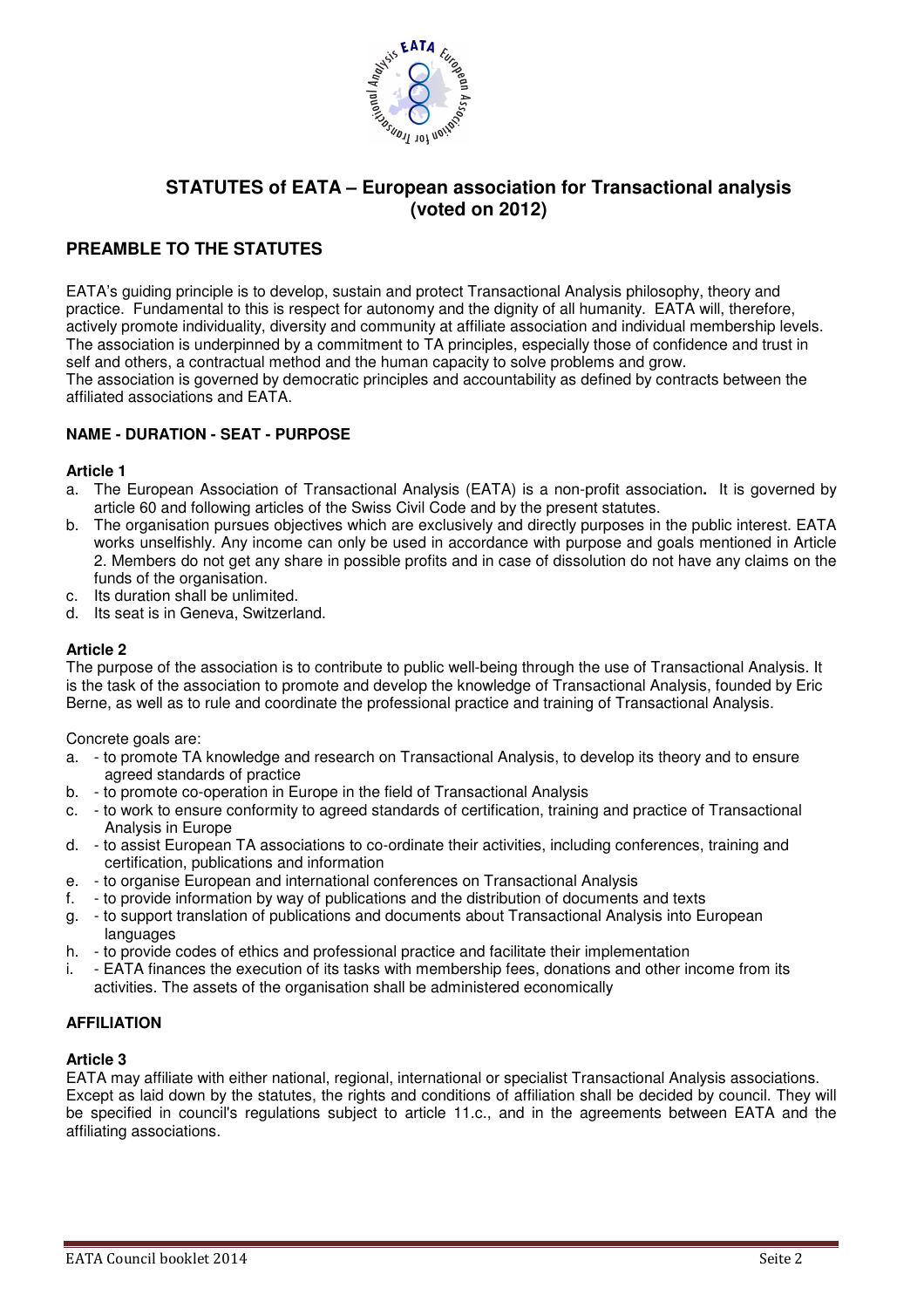

#### **MEMBERS OF THE ASSOCIATION**

#### **Article 4**

- a. The members of the affiliated associations are members of EATA.
- b. The members of EATA are the supreme authority for amendments to the statutes and the dissolution of the association under the procedures specified in Article 8.a. and 17.

#### **Article 5**

Membership implies the obligation to comply with the statutes and council's regulations and with any decisions taken by the organs of EATA.

#### **Article 6**

#### **Affiliation or membership may be terminated:**

- a. by resignation
- b. by exclusion, which the council may pronounce in case of harm being caused to the association's interests or breach of obligations inherent to membership. The right of appeal to the general assembly according to Article 8.a.III. hereof is reserved. The decision to exclude remains valid until such time as it is reversed following appeal
- c. by exclusion, after due notice, in case of non-payment of dues as specified in council's regulations.

#### **ORGANIZATION**

#### **Article 7**

#### **The organs of the association are:**

- a. the general assembly of members
- b. the council of delegates
- c. the financial auditor

#### **Article 8**

#### **General assembly**

- a. The general assembly has in particular the following non-transferable powers:
	- I. to vote on changes of the statutes of the association. See also 8.k
	- II. to elect the financial auditor
	- III. to decide on appeal against expulsion or refusal of admission taken by council, if such appeal is made within thirty days from the date the decision has been notified in writing
	- IV. to approve the report of the council and the accounts
	- V. to give discharge to the council and the treasurer.
- b. The ordinary general assembly shall be convened by the president once a year by publication in the EATA Newsletter, sent to all members with the agenda, not less than 50 days in advance.
- c. The president may, in agreement with the council, convene an extraordinary general assembly at any time and in a place fixed by the council, respecting the same advance notice as for the ordinary general assembly.
- d. The president must call an extraordinary general assembly upon the request of at least one-fifth of the EATA members or one-fifth of the affiliated associations.
- e. The minutes from general assembly shall be signed by two authorised representatives of the organisation.
- f. The general assembly may only put to the vote items and their attendant proposals which have appeared explicitly on the agenda sent to all members.
- g. The agenda is composed of items proposed by the president or any member.
- h. To appear on the agenda items must be received in writing by the president at least 70 days before the general assembly. Any item received after that deadline and before the beginning of the meeting may be discussed under the heading «any other business» but may not be submitted to a vote.
- i. Quorum: the general assembly may correctly be held and validly deliberate however many members are present, and can vote on all propositions, provided they appeared on the agenda sent out with the convocation at least 50 days before the general assembly.
- j. Unless otherwise provided for by these statutes, the resolutions of the general assembly shall be adopted by majority vote of those voting.
- k. Changes of the statutes shall require a majority of 75% of those voting. Article 1.b and Article 17.c shall be definite and cannot be changed.
- l. Each member shall have one vote.
- m. At general assemblies a member may be present in person or may vote by mail or may be represented by a duly authorised representative, as specified in council's regulations.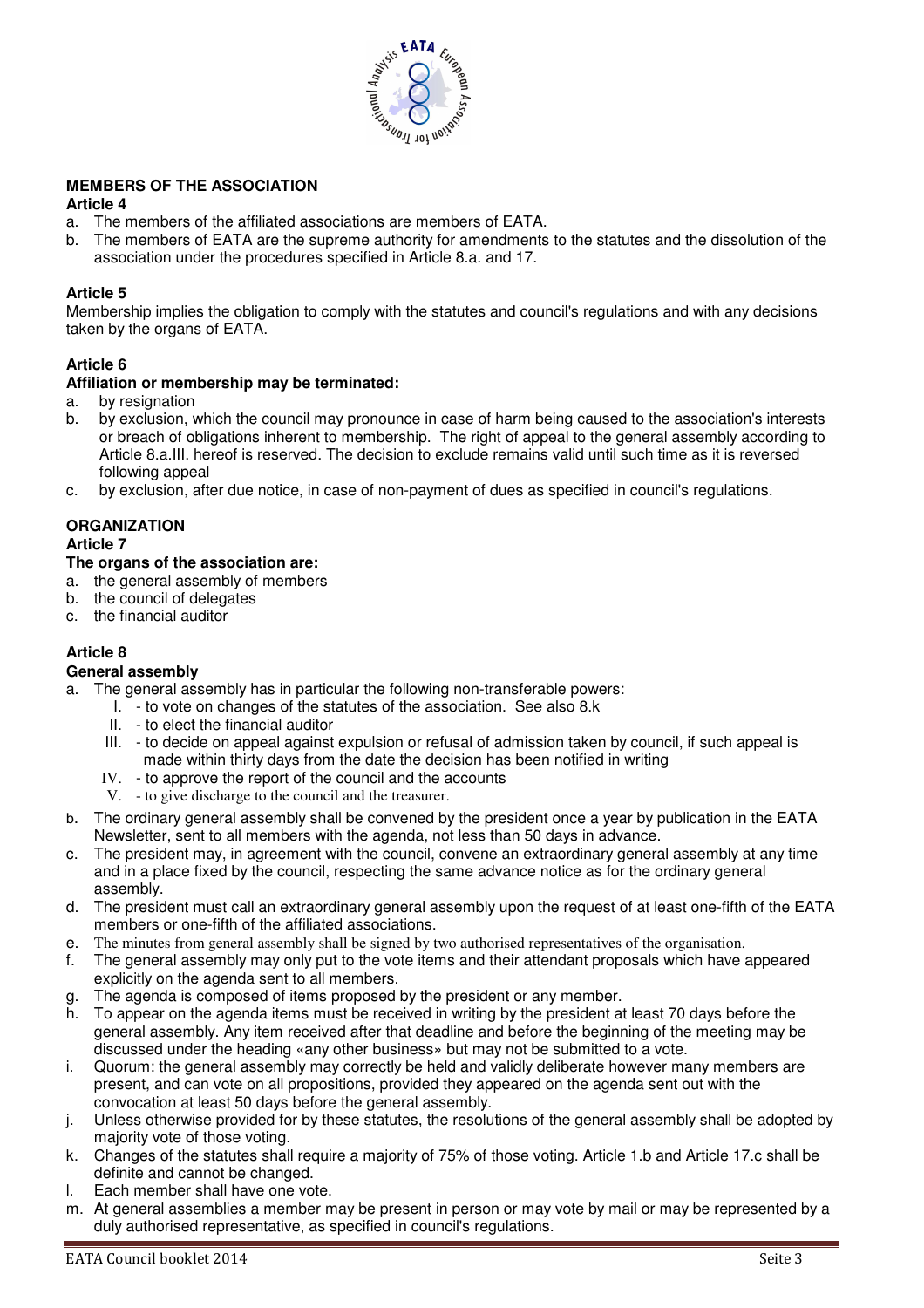

#### **COUNCIL OF DELEGATES Article 9**

#### **Composition and representation**

- a. Each country with one or more affiliated associations may send one or more delegates to EATA council as specified in council's regulations.
- b. Affiliated associations undertake to use a democratic process in the selection of their delegate(s) to EATA.
- c. Affiliated associations undertake to appoint an official replacement when their delegate serving on council is unable to attend a council meeting.
- d. EATA will contribute to the expenses of delegates attending council meetings as specified in council's regulations.
- e. The members of the council normally serve for a period of four years, as specified in council's regulations, or as provided for in Article 10.d.

#### **Article 10**

#### **Officers and executive committee**

- a. The council elects from amongst its members the following officers:
	- I. the president elect, who later becomes president
	- II. the three vice-presidents
	- III. the general secretary
	- IV. the treasurer
- b. The president serves for a term of three years, which starts after the general assembly, and which can exceptionally be extended under point d below. The president elect is elected in the year preceding the end of the current president's mandate.
- c. The treasurer is a co-opted member of council for the duration of his/her period of office, as determined by council, without the right to vote.
- d. In order to ensure continuity in officers' functions, officers, at the end of terms as council delegates, can, with the agreement of their home associations, exceptionally remain as council officers and delegates for their associations for one or at most two additional years. This prolongation will be at the request of EATA council, made to the officer's home association.
- e. Executive Committee consists of the officers of EATA. The committee conducts business of the organisation between council meetings and is liable to council.

#### **Article 11**

#### **Council**

- a. The council shall implement the decisions of the general assembly and pursue the purposes of the association.
- b. Council may issue regulations governing the conduct of its business and that of the general assembly concerning matters as provided in the statutes.
- c. Council's regulations and any changes thereof are approved by a three quarters majority of all possible votes on council.
- d. During the financial year and between the general assemblies, the council shall have all powers to manage
- the association's activities in all matters not specifically attributed to another organ by these statutes. e. The council shall have the following powers and duties:
	- I. to consult with affiliated associations on decisions which would cause significant changes in their organisational, professional or financial functioning. Such decisions, after consultation with affiliated associations, will be subject to the same ratification conditions as in point c. above. They will subsequently be binding on EATA and all its affiliated associations.
	- II. to pronounce by a vote of a majority of 75% of those voting the exclusion of a member or of an affiliated association of EATA who has acted against the interests of EATA.
	- III. to create or dissolve any standing or temporary committee and task force as it may deem necessary to the carrying of EATA's work. All such committees are accountable to the EATA council, as specified in council's regulations.
	- IV. to admit new affiliated associations.
	- V. to determine the year's budget for the ordinary activity of the next financial year.
	- VI. to fix members' contributions, subject to points c. and e.I above.
	- VII. to create an administrative secretariat working for the association and directed by the council.
- f. The council may interpret the clauses of these statutes in light of the preamble to deal with new situations.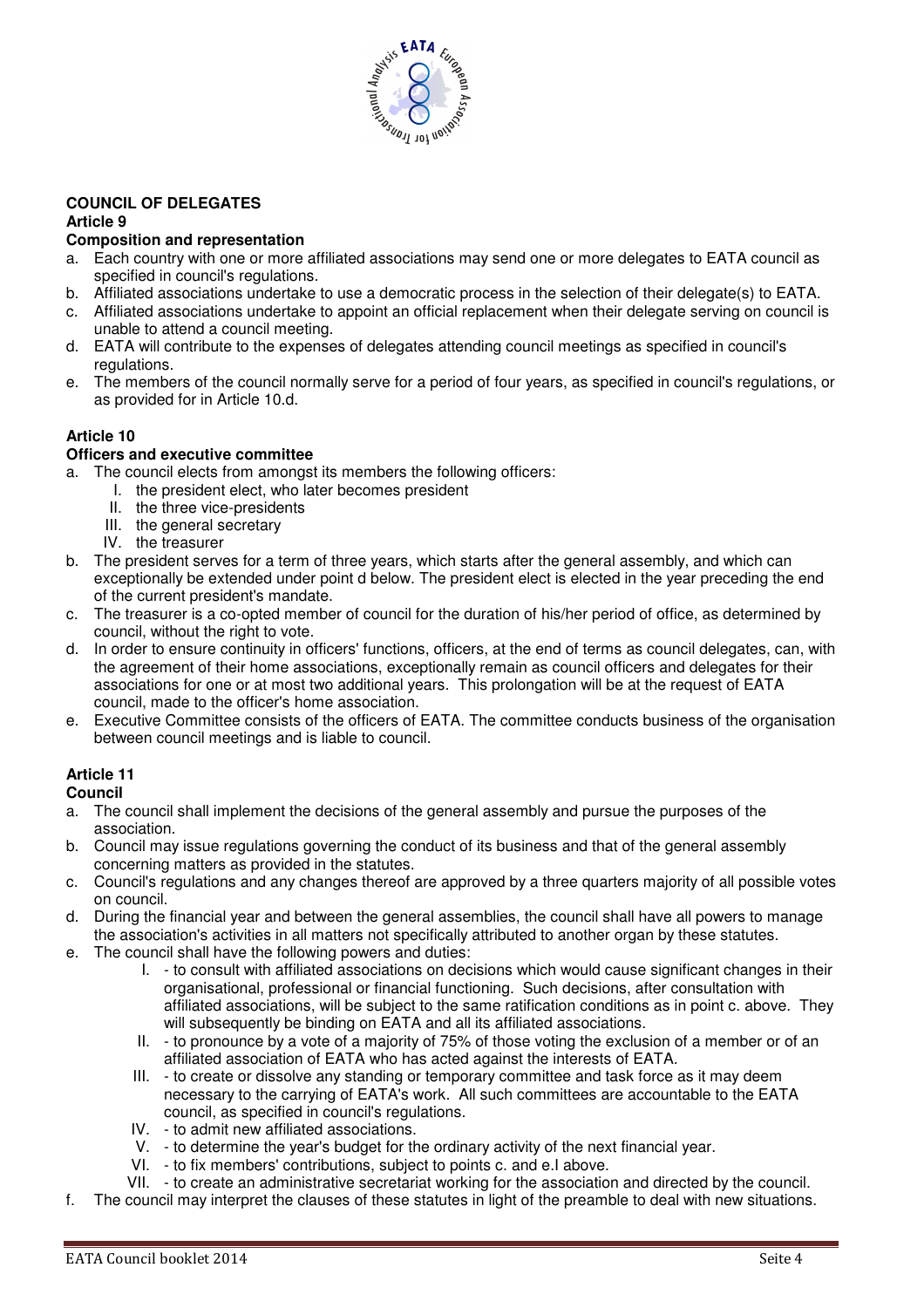

#### **Article 12**

#### **Convening and procedure**

- The council shall meet as often as required by the association's affairs, but at least once a year. It shall be convened by the president or upon the request of the majority of its members.
- b. The agenda for the council meetings will be sent to reach all delegates and affiliated association presidents in advance of the meeting.
- c. In order that the council be validly held, the majority of the serving delegates should be present.
- d. Delegates will reflect their home association's view point when voting in council.
- e. Serving delegates may call for the following modes of voting on any specific council decisions, except when making changes in council's regulations as specified in article 11.c., or on matters which could cause significant changes as specified in article 11.e.I. above.
- f. Voting modes
	- I. Each delegate has one vote.
	- II. A weighted voting (as specified in the council regulations) can be requested by any delegate any time.

#### **Article 13**

The association shall be validly bound, for specific purposes, by the signature of two officers as specified in council regulations.

#### **Article 14**

#### **Auditor of the accounts**

- a. The audit of the association's accounts is made by a member of the association, elected by the general assembly and by a professional auditor, non member of the association.
- b. The auditor submits to the general assembly a report on the financial situation of the association together with a declaration from the professional external auditor.

#### **RESOURCES**

#### **Article 15**

- a. The resources of the association consist of:
	- I. any subsidies, legacies and gifts
	- II. any resources which may derive from the association's own activities
	- III. its members contributions.
- b. The council shall fix the annual sum to be paid to EATA by affiliated associations, subject to Article 11.e.I.

## **LIABILITY**

#### **Article 16**

- a. The association is only financially liable to the extent of its assets; the association is not liable for professional misconduct of a member; the members are not personally liable for the association's debts and **liabilities**
- b. The financial liability of members and of the affiliated associations is limited to payment of the yearly membership fees and fees for services or other commitments made in the affiliation agreements.
- c. No organ or officer of the association is personally liable for the debts or other liabilities of the association.

## **DISSOLUTION**

**Article 17** 

- a. All members must be consulted in a postal vote for the dissolution of the association. The dissolution must be approved by a 51% majority of those voting.
- b. In case of dissolution, the council carries out the liquidation or appoints a liquidating committee.
- c. Any remaining assets can only be used according to article 2 of these statutes (i.e. can only be given to nonprofit associations, exempted from taxes, with equal or similar purpose and goals).

#### **JURISDICTION**

#### **Article 18**

All lawsuits which concern the association, involving members or organs of the association, shall be submitted to the courts of the canton of Geneva, and possibly to the Swiss Federal Tribunal, Lausanne.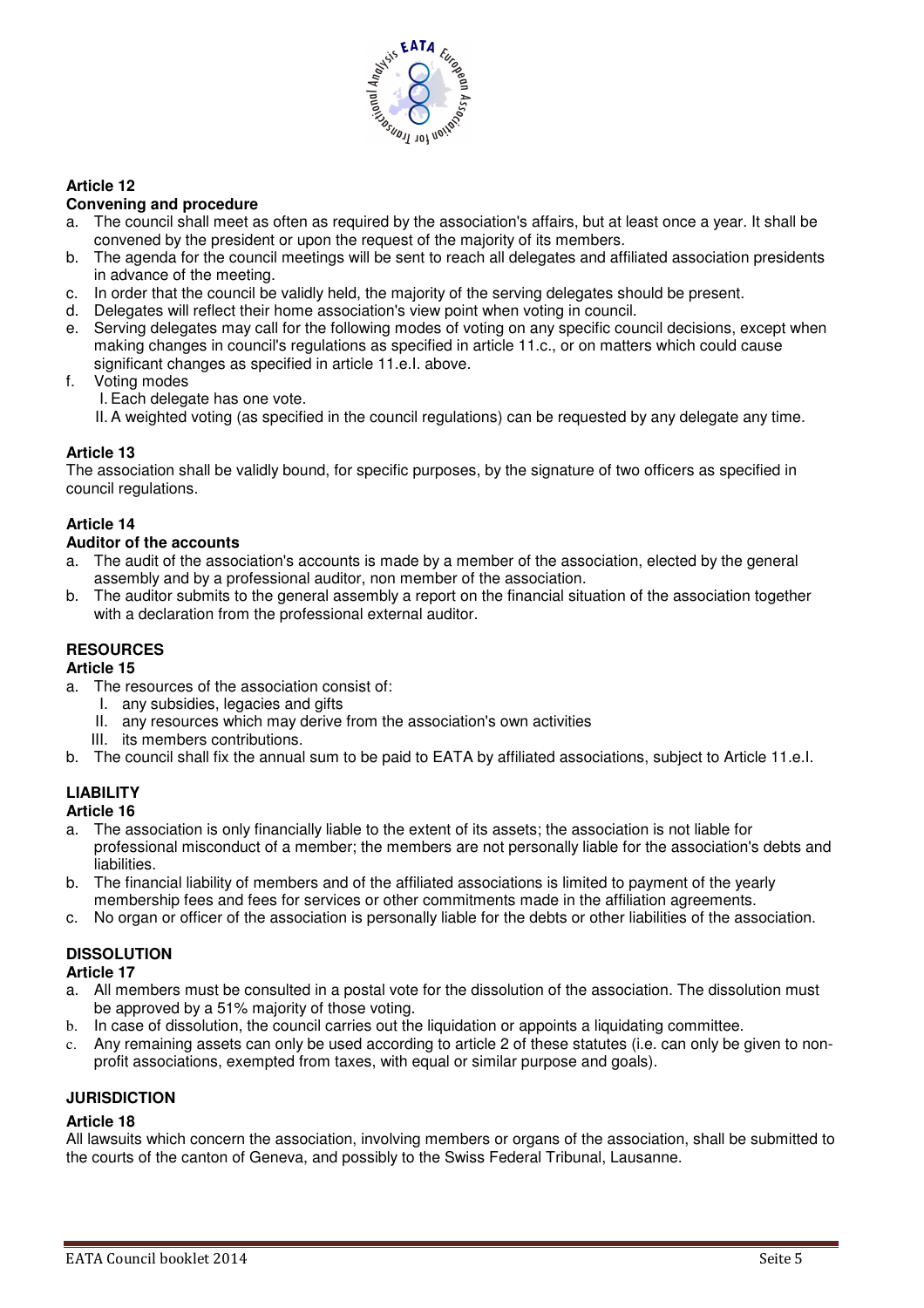

## **EATA COUNCIL REGULATIONS (modified 2012)**

## **MEMBERSHIP CATEGORIES**

 **1. Members** are defined within the following categories:

- a. Associate members of an affiliated TA association, who do not have any TA qualification.
- b. Regular members who have demonstrated an interest in Transactional Analysis by the completion of an introductory TA Course (TA 101) or equivalent exam, and participating in and being a member of a TA association.
- c. Regular members in contractual training according to EATA rules.
- d. Certified Transactional Analyst members.
- e. Provisional Teaching and Supervising Transactional Analyst members, CTA trainers and Teaching and Supervising Transactional Analysts

#### **AFFILIATION**

 EATA will consider affiliation with Transactional Analysis associations who agree to abide by the following conditions:

#### **Professional practice**

- a. The training standards must at least be equivalent to the common European standards as established by EATA .
- b. Training and exam contracts must be recognised by EATA. The affiliated association will keep an up-todate file of all their members' training contracts, both RM's in training and PTSTA's.
- c. The ethical code must conform to the legal national standards and to EATA's ethical guidelines.
- d. Ethical and professional issues will only be passed "upwards" (personal, regional, EATA) if resolution has not been possible at the lower level.
- e. The affiliated association will inform the Senior Ethic Advisor of EATA if an ethics charge is found proven.
- f. In case of exclusion of a member the affiliated association will inform the executive secretaries of EATA.

#### **Purpose and governance**

- a. All members of the affiliated association are members of EATA.
- b. The goals of the affiliated association will be to extend the knowledge of TA, encourage the exchange of opinions and in no way be contrary to the statutes of EATA.
- c. The affiliated association must be a non-profit organisation, with a democratic structure and no arbitrary exclusions of membership.

#### **Size and representation**

- a. The minimum size of an association affiliating with EATA is 25 membership units.
- b. EATA will consider time limited exceptional application for affiliation with a group of less than 25 membership units decided by executive committee.
- **c.** Each member counts as ONE membership unit. Each associate member counts as HALF a membership unit.

#### **Council delegates**

- a. Each COUNTRY with one or more affiliated associations may appoint one delegate to council. Above 300 membership units, a COUNTRY may have 2 delegates. The manner in which a country negotiates to co-operate, in order to provide one or two delegates, is an internal country matter. Only in the case of severe conflict will EATA be involved.
- b. New delegates will be announced to EATA via the "NOTIFICATION OF DELEGATE TO EATA COUNCIL" form.
- c. Delegates are appointed to serve on and attend all council meetings over a period of four years.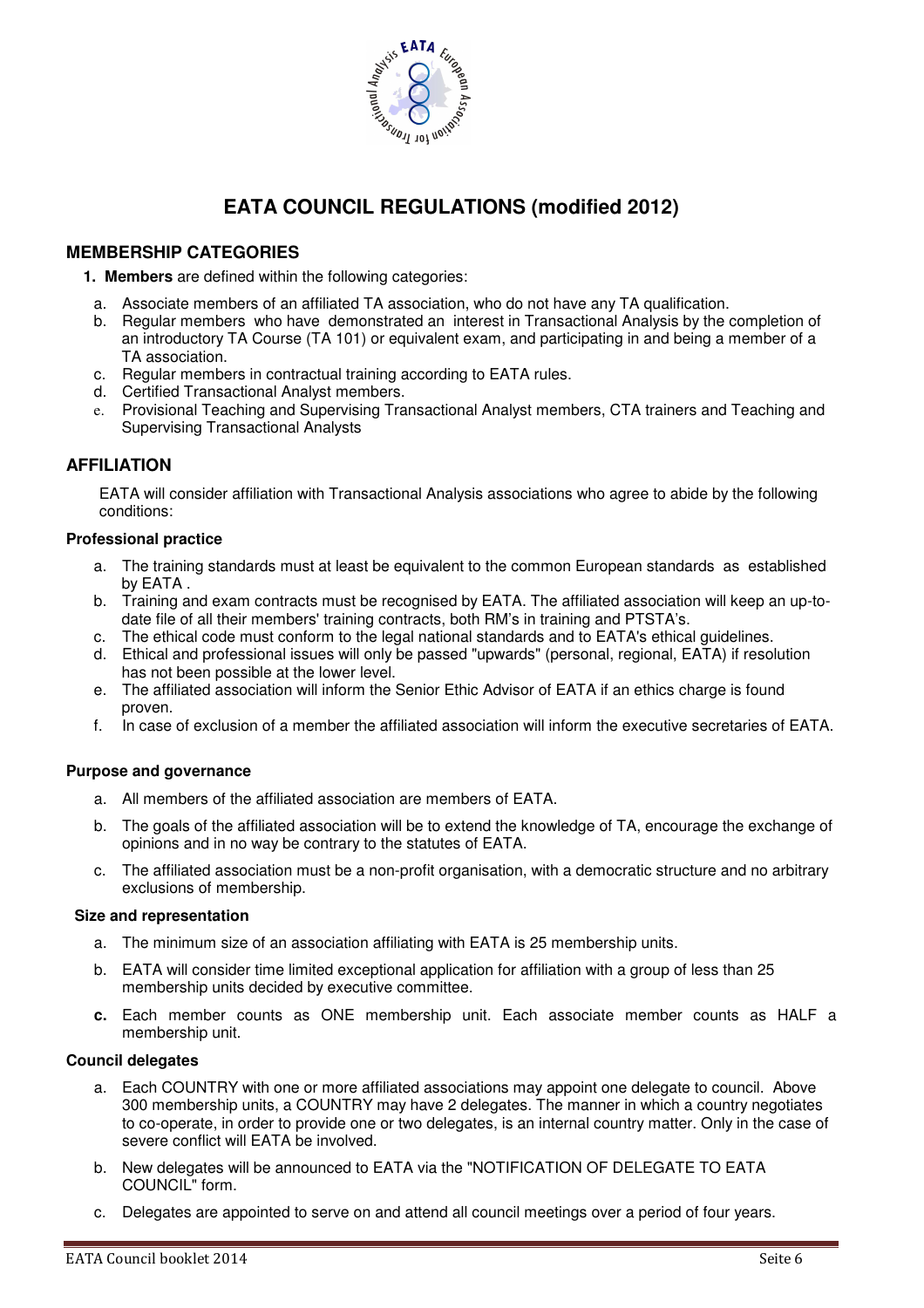

#### **Allocation of votes in council for weighted voting**

- a. One vote is allotted for every 25 membership units up to 100 MU's of the total membership units of the associations in a country. From 101 to 300 MU's an additional vote is allotted for each additional 50 MU's. Above 300 MU's a further vote is allotted for each additional complete 100 units.
- b. A country may not have more than 25% of the total votes (T). Should this occur the president reduces the voting rights of that country to T/4.
- c. If no country delegate or replacement is present the country's voting power is lost, except under special circumstances, as defined by the President.
- d. If country delegates disagree on how to vote, their voting power is split equally.

#### **Delegates rights and duties**

- a) Delegates serve on committees or task forces of EATA.
- b) Duties are specified in the EATA delegates job descriptions.

#### **Delegates terms of office**

- a. Delegates agree to serve on council for 4 years. They are replaced or renewed at the expiry of their mandate. A delegate's mandate runs from the council meeting after the general assembly till the general assembly 4 years later. To facilitate continuity, an incoming delegate will attend the council meeting before the general assembly of her/his term of office in an observer capacity.
- b. Officers of council may be asked to have their mandate prolonged in accordance with article 10.d. of the EATA statutes.

#### **Eligibility**

- a. Only regular members in contractual training, certified Transactional Analyst members and certified Teaching and Supervising Transactional Analyst members may be delegates to council. They must be chosen in a democratic electoral process by their home association or country.
- b. If a delegate is unable to attend a council meeting his country/association undertakes to appoint a replacement for that meeting in order to avoid empty seats on council and so the work can always be representative of all the affiliated associations.

#### **Expenses**

EATA will pay travel costs according to the current regulations for reimbursement of travel costs.

#### **Required affiliation procedures**

- a. Admission to affiliation will be managed by the president who will lead the process with the Senior Ethic Advisor and the affiliation committee with the help of the general and executive secretaries.
- b. There will be a signed agreement between EATA and each affiliated association.
- c. Candidate associations agree to bring ALL their members into the affiliation. Transition arrangements to reach full membership participation may be negotiated.
- d. The candidate association for affiliation sends a copy of their statutes to EATA, together with an English translation and any training standards and ethical guidelines operating in their association. These will be examined by the president, the Senior Ethic Advisor and affiliation committee.
- e. The candidate association makes a translation of the EATA Code of Ethics, publishes it to its members, sends a copy to EATA, and agrees to send it to all new members.
- f. The candidate association will agree to support its country delegate(s) financially and to pay the annual dues for its members and any service costs according to the agreement between EATA and the affiliated association.
- g. If one or more other affiliated associations exist in its country, the candidate association will negotiate with them to choose the delegate(s) to council.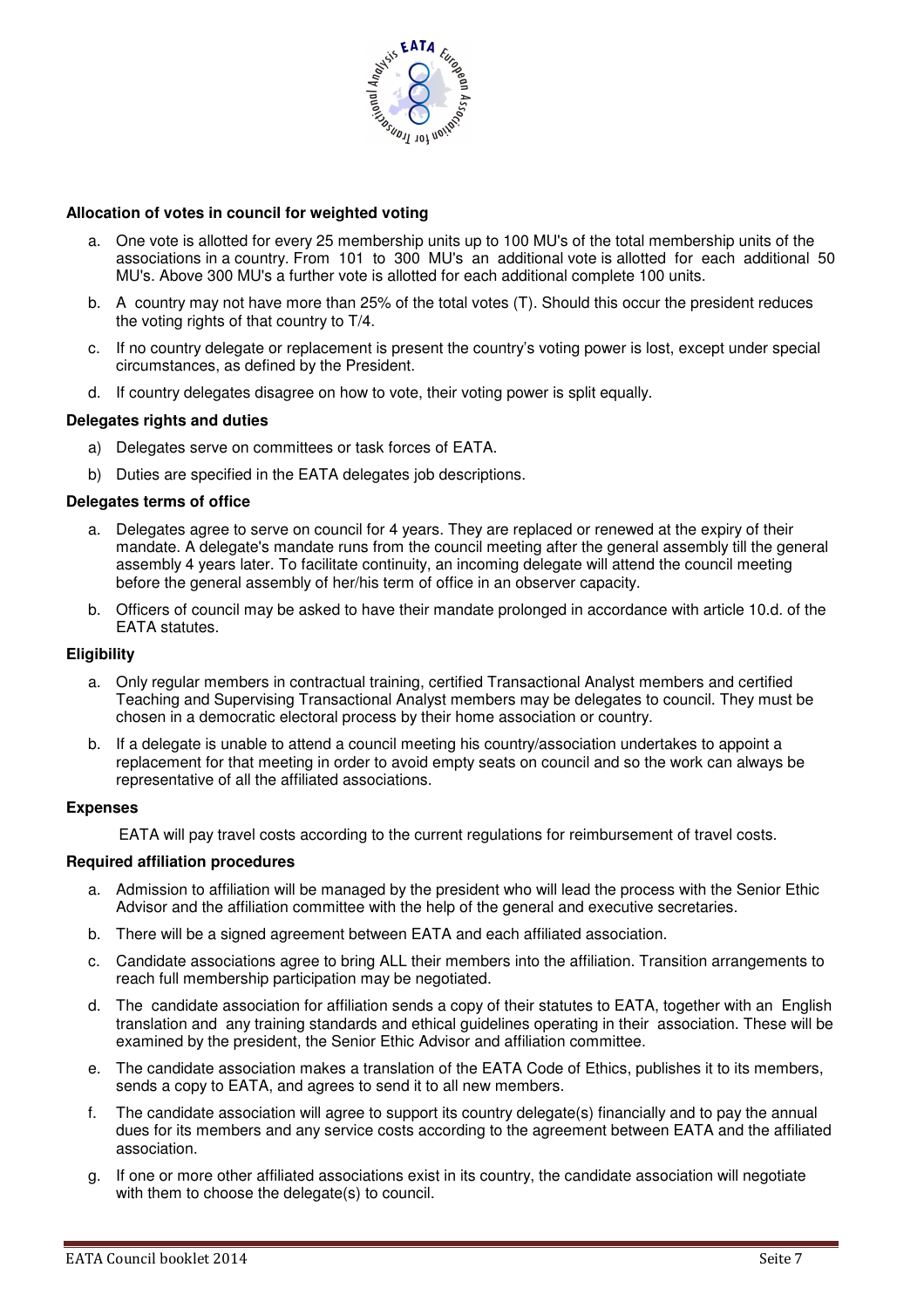

#### **Services**

The candidate association will agree to offer its services (publications etc.) to EATA members and EATA, if asked.

#### **THE MEETING OF THE GENERAL ASSEMBLY**

- a. The agenda for the annual meeting of the general assembly shall comprise at least the following substantive items:
	- annual report by the president
	- treasurer's report
- b. A convocation to the general assembly, together with the agenda, will be sent to all members 50 days in advance. Items for discussion only can be received by the president at the beginning of the meeting.
- c. Members may send a duly authorised representative to the general assembly. The representative will bring a written and signed authorisation to the meeting which authorises the representative to cast votes for those persons. An authorisation is not transferable.

#### **OFFICERS OF EATA**

- a. At the beginning of the council meeting the president elect will be inaugurated as president if the current president's term of office is at an end.
- b. The president will preside over the election of officers to council which follow immediately after the president's inauguration. Any council delegate may offer him/herself or may nominate another member for office (or offices) providing that the latter signifies agreement.
- c. Officers will be elected in the order:
	- **president elect (see statutes article 13)**
	- vice presidents (see statutes article 10)
	- general secretary elect
	- **treasurer elect**
- d. The president, the 3 vice presidents, the general secretary and the treasurer will be the authorised representatives of EATA and any two of them may sign documents in the name of the organisation.
- e. Holding 2 council offices at the same time is not excluded but should only happen when no other solution can be found.
- f. Office election shall be by simple majority and by ballot. No weighted or proxy voting are allowed. A full council is ensured by the obligation to provide replacements for any absentees.
- g. A sole candidate for a particular office shall be declared duly elected, provided there is a majority vote.
- h. Where two are nominated, a simple majority of the votes cast shall decide.
- i. Where 3 or more candidates are nominated, unless one candidate obtains more than 50% of the votes cast, a second vote shall follow between the 2 with the most votes. The one then with the simple majority is elected.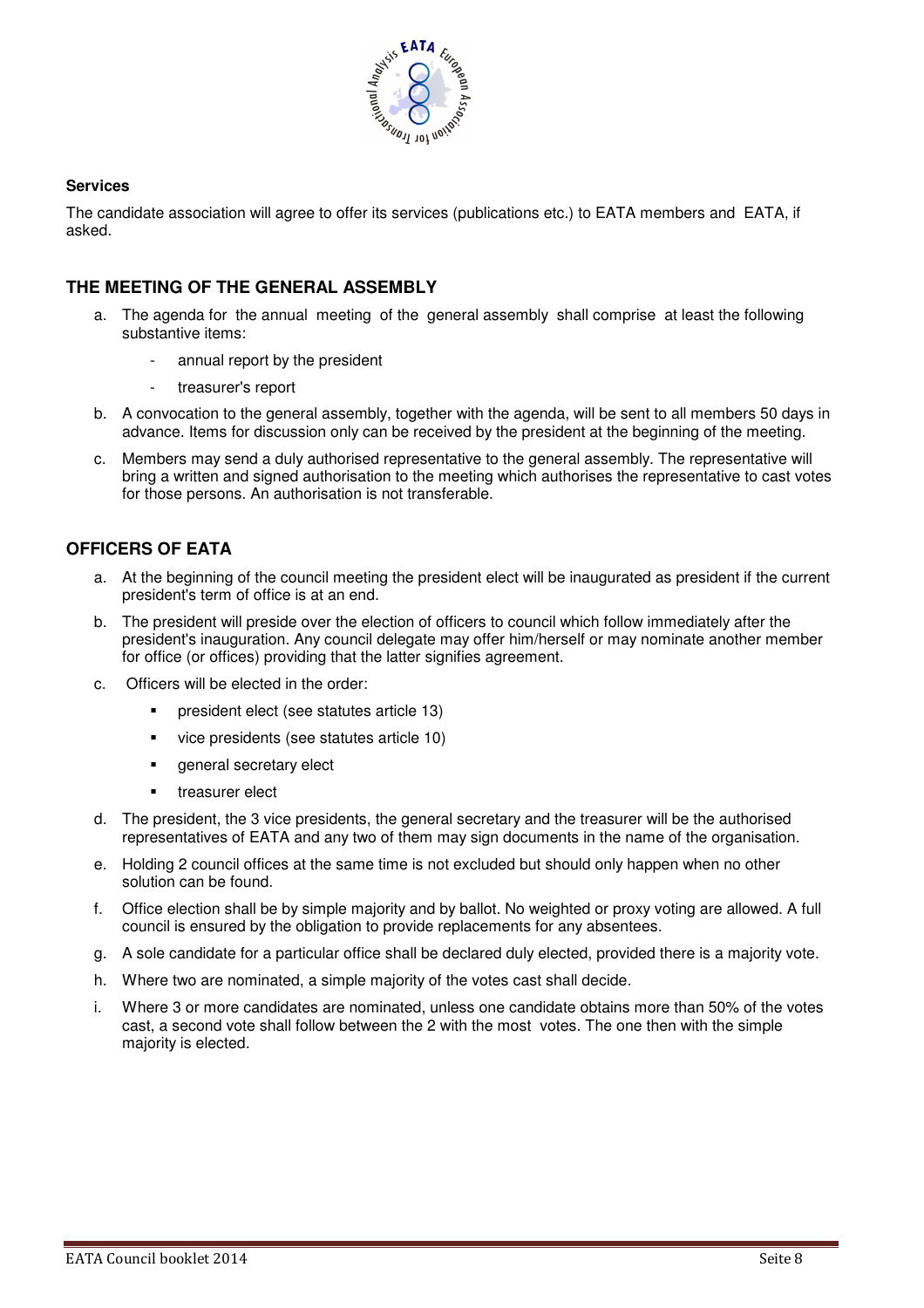

**The official language of EATA is English. It is this version, written in English that is the "official" one.**

# **EATA Ethical Code<sup>1</sup>**

#### **Voted by EATA Delegates: 02.07.2007, revised July 2010**

#### **Introduction**

The EATA Ethical Code is intended to provide guideline guidance for national organisations affiliated to EATA and for each EATA member. It is intended to help EATA members working in psychotherapy, counselling, organisational and educational fields to act ethically<sup>2</sup>. Each National Association has the task of applying it coherently to the TA deontological national code guidelines

In addition, this Code informs the public about what behaviour they can expect in these contexts from members of this Association.

This Code focuses on the criteria for professional ethical behaviour. Values and related ethical principles are the basis for constructing ethical behaviour and identifying unethical behaviours. This is the binding core document for all members of EATA and can only be changed by EATA council. The EATA Ethical Guidelines (updated in November 1995), which are now called deontological guidelines, are still valid and can be adapted by National Associations. Therefore that document remains separate from the EATA Ethical Code.

National Associations affiliated to EATA adopt the EATA Ethical Code and use it as a frame of reference to analyse specific situations for its members. Each EATA member needs to conform with it in his or her practice. If this is not the case, the National Associations will formulate sanctions<sup>3</sup>.

This Code is in three sections: the first section is an introduction to the Code, describing its basic perspective on ethics; the second section is the core of the Code, and defines its fundamental values and related ethical principles. The third section is an application of those values and principles to practice. The sections are therefore as follows.

Section I: General framework on ethics

- *1.1. Some definitions of ethics*
- *1.2. Basic assumptions*
- *1.3. Approach of the Ethical Code*
- *1.4. Principal goals*
- *1.5. Commitments*

-

- *1.5.1 Commitment of EATA-affiliated National Associations*
- *1.5.2 Commitment of members of the National Associations*

 $2\degree$  The term practitioner is used within the present Code in relation to all EATA members who use TA and/or other concepts as models for comprehending and changing individuals, couples, groups or organisations. The word 'client' denotes any user, patient, student, group or organisation that is a recipient of professional services of members of EATA.

<sup>3</sup> Sanctions may include temporary or definitive suspension of membership.

EATA Council booklet 2014 Seite 9

<sup>1</sup> This Code replaces all previous EATA Codes of Ethics. All the norms of the old Ethics Code are included inside, but in the new one the focus is on the criteria for professional ethical behaviour. Values and related ethical principles are the basis to constructing ethical behaviour and to identify the unethical behaviour. This code was produced with the co-operation, agreement and reflections of the EATA Ethics Committee (Barbara Classen, Brigitte Evrard, Margarethe Podlesch, Ritva Piiroinen, Jacqueline Dossenbach, Valentin Lapanja Furlan). The main content of the code was produced by a subcommittee of the EATA Ethics Committee consisting of a multi-national group comprising of the following members: Robin Walford (Co-ord.), Vladimir Goussakowski, Claude-Marie Dupin, Sabine Klingenberg, and particularly Carla de Nitto who made a very significant contribution.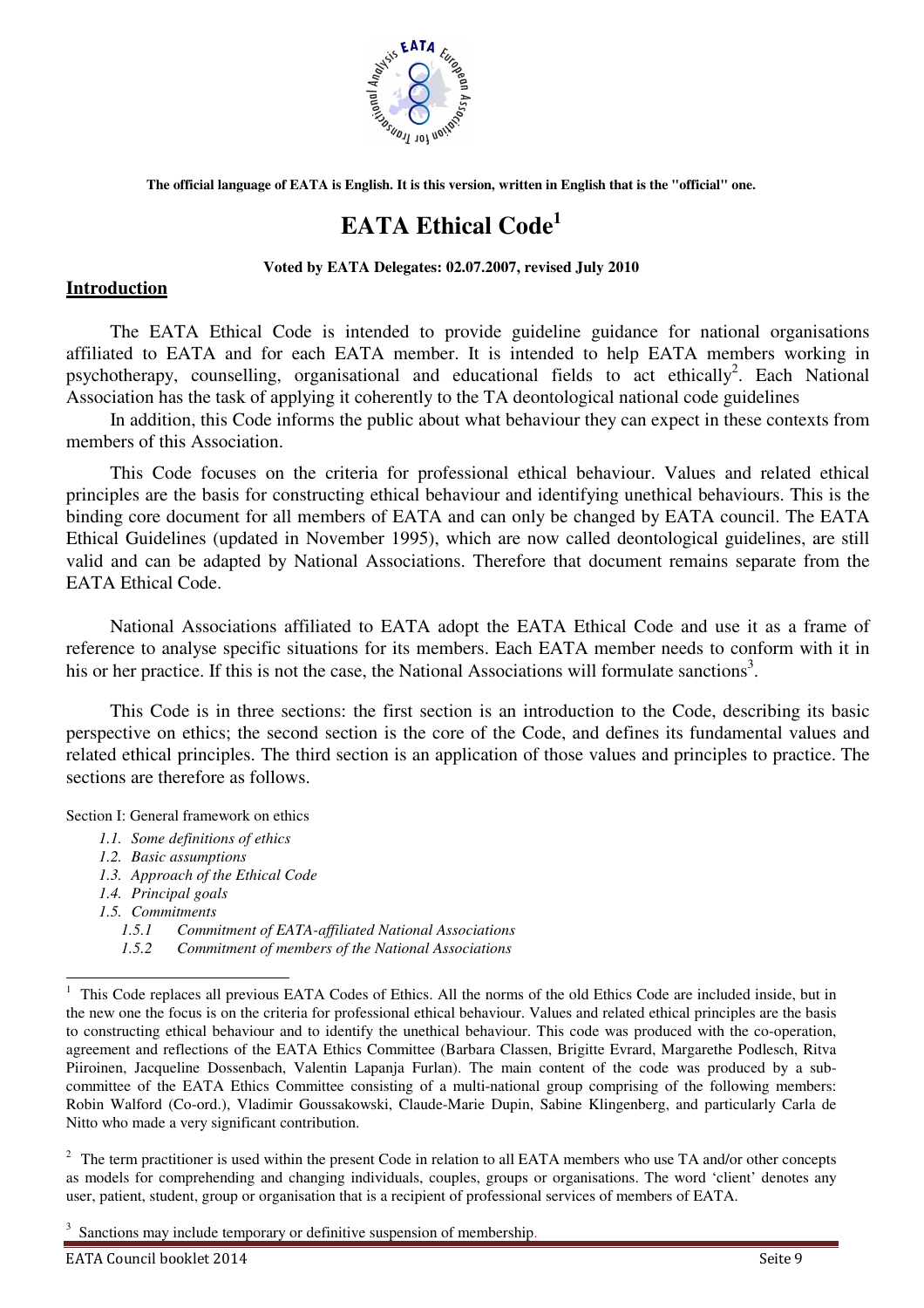

#### *Section II: Core Ethical Code*

- *2.1. Basic values*
- *2.2. Basic ethical principles*
- *2.3. Guideline to EATA Ethical Code*

#### *Section III: From the Code to practice*

- *3.1. Introduction*
- *3.2. A grid for ethical assessment*
- *3.3. Conclusion*

**Appendix 1***: Articles of the Universal Declaration of Human Rights, related to basic values* 

#### **Appendix 2:**

Examples of values and ethical principles and behaviour applied to the key points of this EATA Ethical Code:

- *3.1. Psychotherapy*
- *3.2. Counselling*
- *3.3. Education*
- *3.4. Organisation*
- *3.5. Training*

## **Section I**  *General framework on ethics*

1.1. Some definitions of ethics

Ethics<sup>4</sup>, in its broadest sense, is the philosophical discipline that studies human actions, which includes both moral intent and human will. Ethics<sup>5</sup> supposes the ability to choose how to act. It includes the ability to choose according to one's own parameters (subjective ethics) and taking into account the other's perspective (intersubjective ethics).

Deontology (professional ethics) is the study of the moral obligation and commitment of practitioners to act ethically.

## *1.2. Basic assumptions*

- $\bullet$  *There is a close connection between ethics and practice<sup>6</sup>* : behaviour can be ethical or not, depending on whether or not it promotes the well-being of self and others.
- $\bullet$  *Ethics is a general framework, which guides a practitioner in providing a professional service and always underpins practice.* It is not limited to solving difficult and problematic situations.
- - *Ethics identifies values that help people to realise their potential as human beings; values underpin ethical principles as guidelines to actualise values. Principles, which underpin deontological norms, and are a guideline to professional practice.*

 $\frac{1}{4}$ The definition derives from an Italian dictionary, Dizionario delle Idee, Sansoni, 1977, p. 392.

<sup>&</sup>lt;sup>5</sup> The strict meaning of ethics is that it is synonymous to morality ("Ethos" and "Mos" in Greek and Latin mean customs, habits*)* and refers to the ability to self-examine in order to find fulfilment: so we behave ethically when we are fulfilling our potential and accounting for the other's fulfilment.

<sup>&</sup>lt;sup>6</sup> *Practice* means the professional relationship of help that occurs when a practitioner and a user agree on a clear contract. This applies in all four areas of speciality: Psychotherapy, Counselling, Education and Organisations; the application may be different, but the rationale is the same in all of these fields.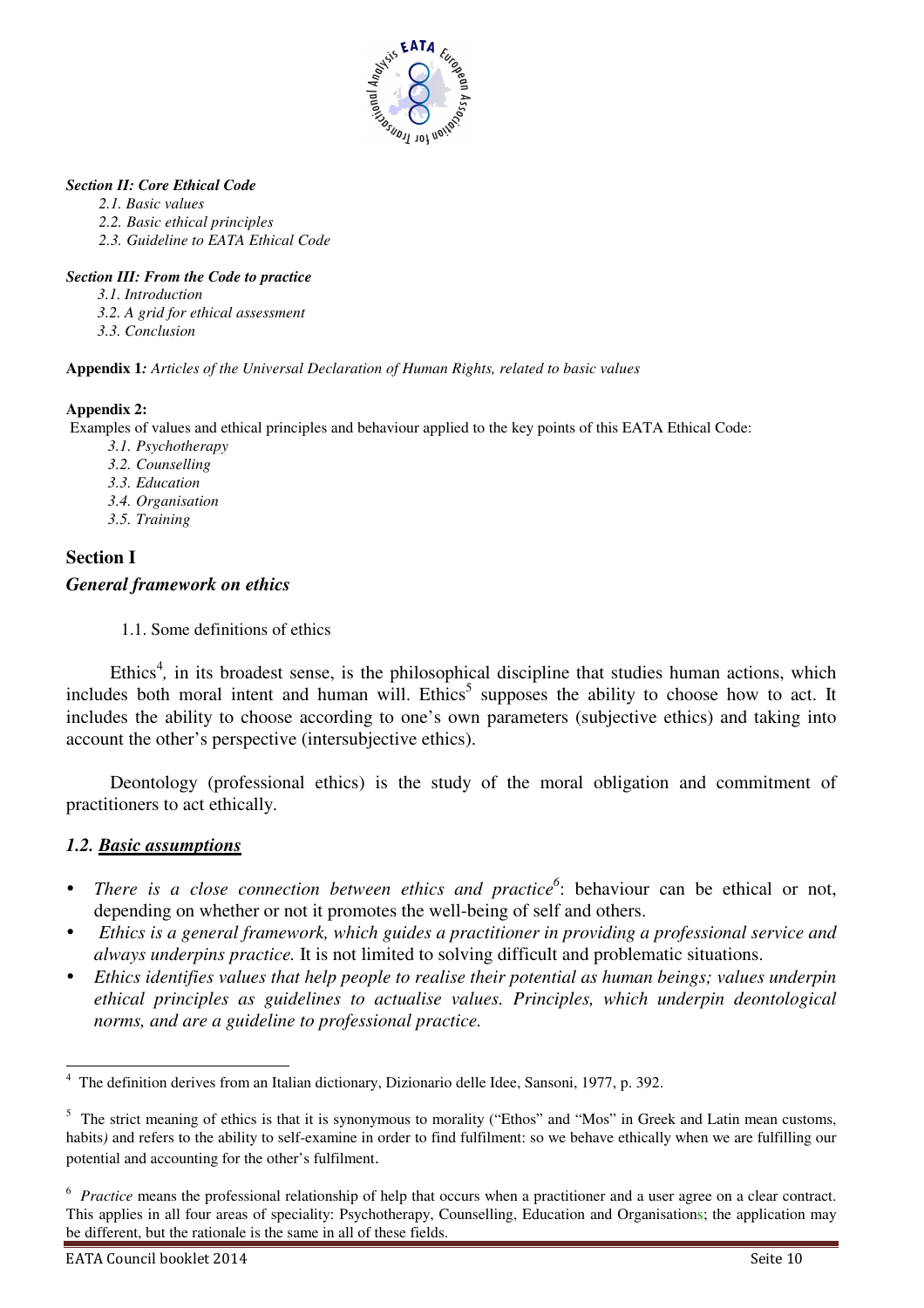

## *1.3. Approach of the Ethical Code*

The *EATA Ethical Code* identifies *basic values.* These values offer a frame of reference to inform a practitioner about their personal and professional behaviour, in order to promote the well-being of people involved in a professional relationship. These values help to construct criteria for ethical and professional behaviour. The Code incorporates basic values, and related ethical principles, and uses them as a basis to inform ethical practice in all helping professions.

*Deontological code guidelines* (code guidelines for professional ethics) offers a set of prescriptive rules to regulate practitioners' behaviour for the protection of the rights of each client. These guidelines are strictly linked to a nation's laws, and are specific for different professional bodies.

The goal of the *Ethical Code and deontological code'*s *guidelines* is to guarantee human rights as well as complying with national laws.

In this Code, the primary emphasis is on the importance of holding clear values and ethical principles, in order to create a frame of reference for managing a wide range of situations, even if these are not specifically described in the Ethical Code.

This approach moves the arena of ethical practice away from the application of a set of rules, which denotes what, shall or shall not be done, to a consideration of the values and principles that guide practitioners in TA. In addition, describing our ethics in terms of general values and principles helps to take into account cultural differences within the EATA community, and provides National Associations with a template for integrating it with national deontological codes (code of professional ethics). It is possible to encounter situations that are not covered by specific codes, or to be faced with a decision between more than one ethical principle. In such circumstances, any chosen course of action only becomes unethical if it can be shown that the practitioner did not take appropriate care with regard to the values and principles of TA. Any examples given have been developed as an indication of good practice and are not intended to be comprehensive.

#### *1.4. Principal goals*

- 1. Enhance a practitioner's awareness and thinking in terms of Ethics (values and principles, as well as norms and prohibitions) in order to create a frame of reference for analysing human situations.
- 2. Give to EATA members a clear framework of Ethics so that the practitioner has criteria to help them choose ethical positions and to use as a template to analyse practical situations.
- 3. Provide some examples of applications of ethical principles, derived from values, so that practitioners understand the relationship between the two and do not simply over adapt to a set of rules.
- 4. Demonstrate the necessity of self-reflection, by presenting values and ethical principles instead of a list of rules and required behaviours.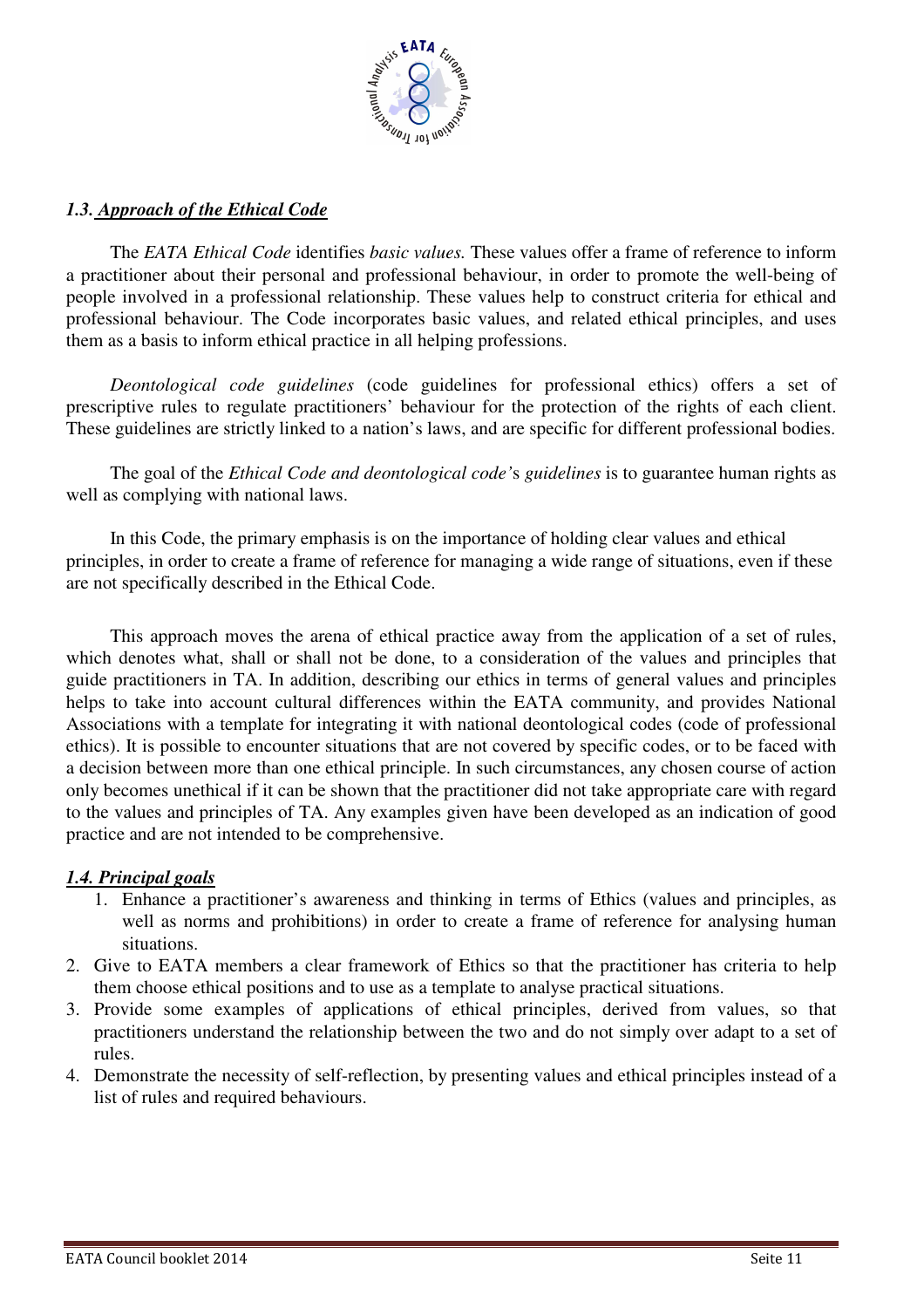

## *1.5. Commitments*

Because of the nature of EATA, which is an association of Associations, this article is written in two parts: the first part is specifically for the Associations, and the second part is for individual EATA members. Adoption of this Ethical Code is a requirement of EATA membership for both Associations and individual members.

## *1.5.1. Commitment of EATA-affiliated National Associations*

## **Each EATA-affiliated National Association agrees with this Ethical Code and commits to the following.**

- To use the EATA Ethical Code as a template for integration with their own country's ethical and deontological codes relating to the different professions of TA practitioners, with cultural aspects, and with national laws, ensuring that each member subscribes to the code and uses it in their practice;To create build up their own deontological guidelines (these can be based on the EATA deontological guidelines) in accordance with:
	- o the EATA Ethical Code
	- o the EATA and ITAA professional practice guidelines
	- o their national laws.
	- o The national deontological guidelines must take into account has the different professions of TA practitioners and cultural aspects.
- To take care to resolve local situations when a member's professional behaviour is not congruent with the national code of ethics, the EATA code and national laws to ensure that each member subscribes to the EATA Ethical Code, the EATA and ITAA professional practice guidelines and to the national deontological guidelines, and uses them in their practice.
- To take care to resolve local situations when a member's professional behaviour is not congruent with their national deontological guidelines, the EATA Ethical Code and national laws.
- To refer to the EATA Ethics Committee any unresolved question with a member or member organisation, and ask for help in order to clarify the process and to be able to reach a solution.
- To refer to the EATA Ethics Committee any unresolved question with a member or member organisation, and ask for help in order to clarify the process and to be able to reach a final solution.

## *1.5.2. Commitment of members of the National Associations*

Each EATA individual member, (usually as part of a National Association), agrees with the EATA Ethical Code and commits him/her self to:

- use it as a frame of reference for his/her ethical thinking and reflections, and as a guideline guidance in practice;
- follow their country's deontological Code guidelines (code guidelines of professional ethics), taking into account his/her specific profession.

Each individual is responsible for their own professional behaviour and needs to be aware of his/her commitment to the EATA community. If such any behaviour is not congruent with the EATA and national Codes deontological guidelines, it will be investigated and assessed by the National Association, which will determine sanctions if appropriate.

Each EATA trainer commits him/her self to discuss and reflect on this Code in all aspects of training.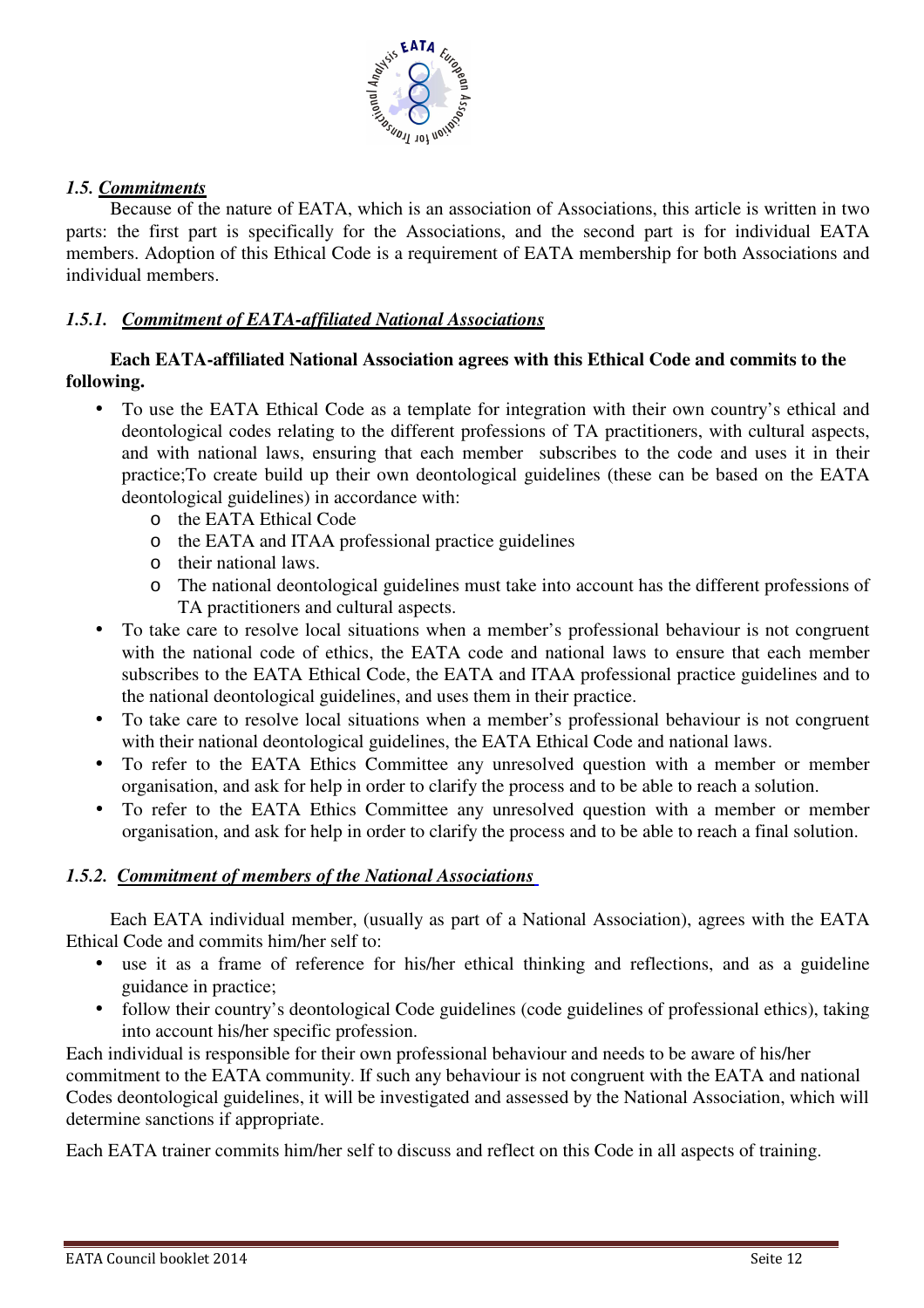

## *Section II Core Ethical Code*

Ethics is a discipline that makes explicit the basic values that guide the thinking and behaviour the consciousness of human beings.

*Values* come from an existential and philosophical perspective, are valid for everyone and contribute to the well-being of self and others. They are universal and transcend both cultural norms and the development of individual realisations.

*Ethical principles* are derived from values and indicate attitudes to assume in order to translate values into professional practice. Principles, because of their nature, need to be culturally interpreted. Some principles can be expressed in different ways in different cultures. They are also valid for each person who is directly or indirectly involved with that practitioner.

In this section, specific values and ethical principles will be identified and defined. The values are essential for all healthy human development, both individually and interpersonally, and therefore may be considered as fundamental human rights. Therefore the values described in this Code are congruent with the Universal Declaration of Human Rights<sup>7</sup>.

Ethical principles are briefly defined. These need to be applied to practice by taking into account people directly or indirectly involved. Therefore, for each principle a list of possible issues is indicated that need to be addressed in order to behave ethically towards the client, self as practitioner, trainees, colleagues and human environment/community.

## *2.1. Basic values*

Value means what is fundamental for a human being to promote his/her personal development and fulfilment, and that of others. It includes reference to natural law that informs how people behave respectfully towards self and others. The following identified values are related to Human Rights, and are included in the Universal Declaration of Human Rights.

This frame of reference is also congruent with the existential and philosophical perspective of TA. Many values can be extrapolated, so the following list should not to be considered exhaustive by EATA members.

Considering the range of activities involved, the fundamental values are:

*1. Dignity of human beings<sup>8</sup>* 

Each human being is of worth, regardless of sex, social position, religious creed, ethnic origin, physical or mental health, political beliefs, sexual orientation etc.

*2. Self-determination<sup>9</sup>*

Each individual is free to decide his or her own future within the national laws of their country, and with due consideration of the needs of self and others. Each person can learn from their experience to be in charge of him/her self, whilst taking into account the nature of the world and the freedom of others.

<sup>&</sup>lt;sup>7</sup> This was proclaimed on December 10, 1948 by the General Assembly of the United Nations in the Universal Declaration of Human Rights.

 $8$  Arts.1, 2, 3 of the Universal Declaration of Human Rights, see appendix.

<sup>&</sup>lt;sup>9</sup> Arts.18, 19 of the Universal Declaration of Human Rights, see appendix.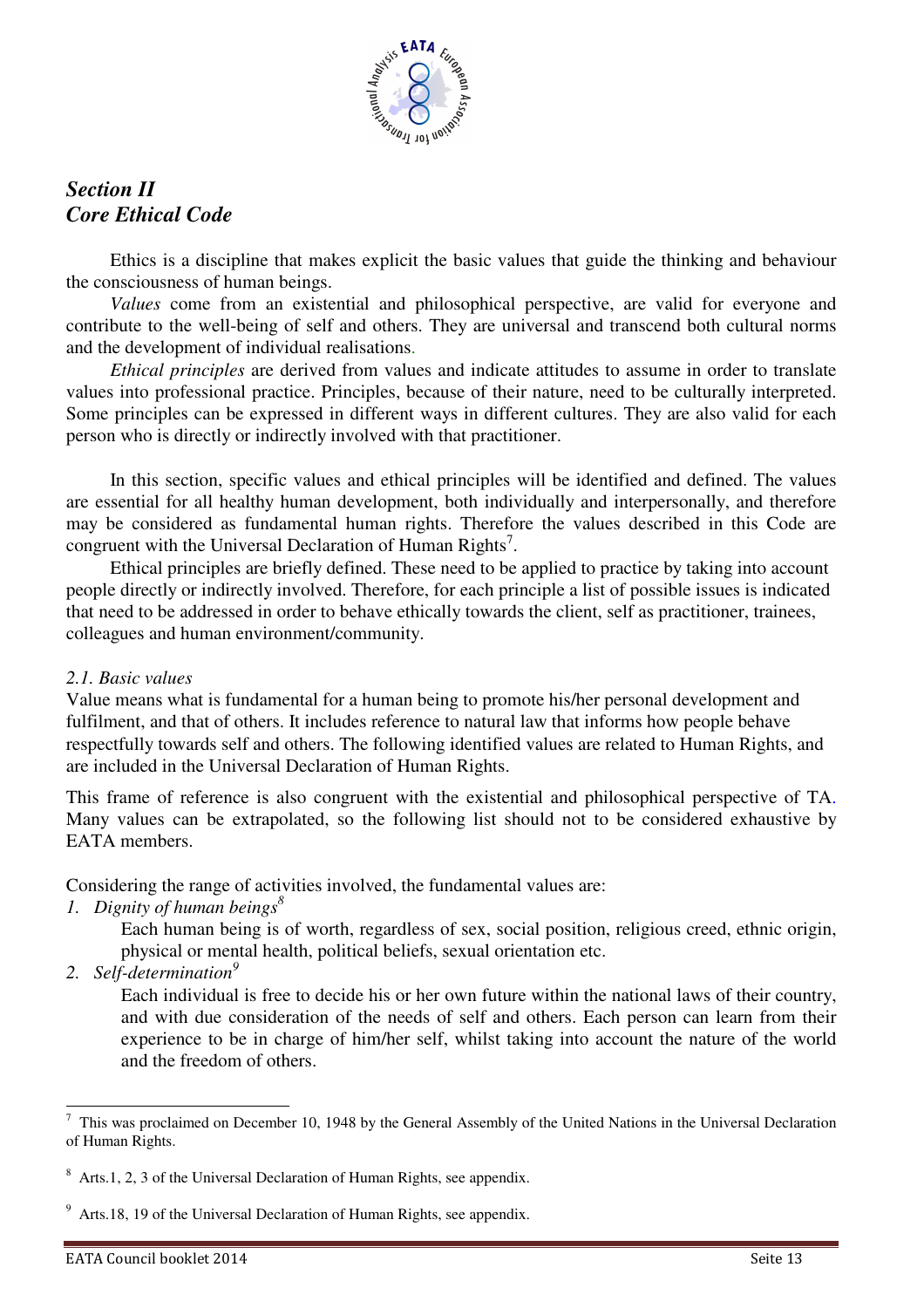

## *3. Health<sup>10</sup>*

Physical and mental stability is a right of every individual, and needs to be actively safeguarded.

## *4. Security<sup>11</sup>*

Each person needs to be able to explore and grow in an environment that enables a sense of security.

## 5. *Mutuality*<sup>12</sup>

Each person, considering that he/she lives and grows in an interpersonal world, is mutually involved with the well-being of others, developing interdependency with others in order to build their own and others' security.

These values are directly related to each other and will influence TA practitioners in their own professional practice.

## *2.2. Basic ethical principles*

Because of the nature of values and their significance in human life, and in order to guarantee the respect and rights of each person, it is necessary to identify clear guidelines for behaviour, which are strictly linked to values. Ethical principles are derived from values and are intended as an indication of how to practice, in order to promote the well-being, development and growth of a person. They are prescriptive and offer criteria for ethical behaviour.

Using values as the starting point, it is possible to determine a set of ethical principles. The principal ones are:

- Respect
- Empowerment
- Protection
- Responsibility
- Commitment in relationship

Within the helping professions, ethical principles need to address many target groups in order to influence ethical behaviour. The main ones are:

- Clients
- Self as practitioner
- Trainees

j

- Colleagues
- Human environment/Community.

TA practitioners will consider each value and derived ethical principles, and self-reflect in order to decide what attitude to take, and how to behave in each of the target groups detailed above. The

<sup>&</sup>lt;sup>10</sup> Arts.24 and 25 of the Universal Declaration of Human Rights, see appendix.

 $11$  Arts. 22 and 23 of the Universal Declaration of Human Rights, see appendix.

 $12$  Art. 29 of the Universal Declaration of Human Rights see appendix.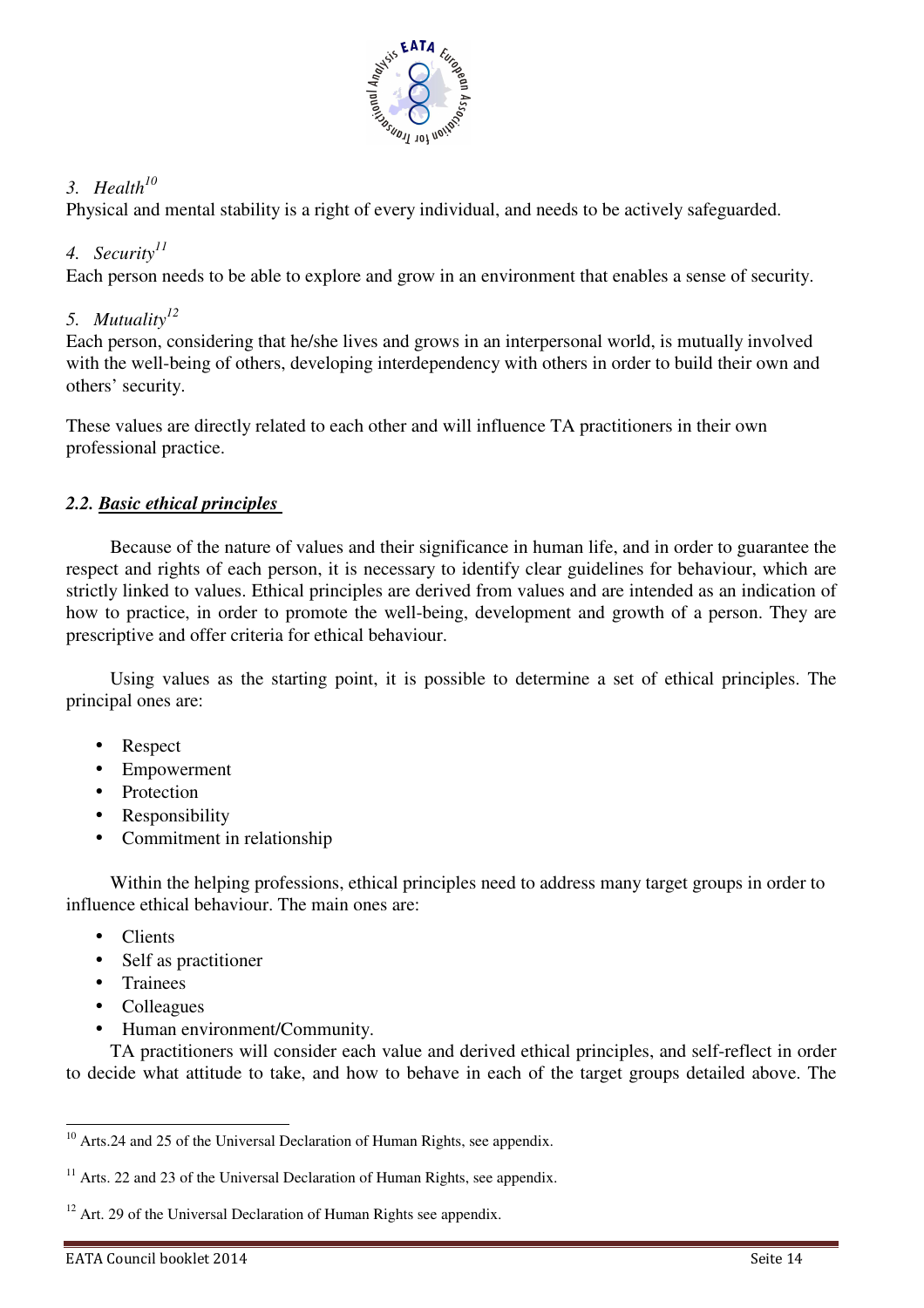

practitioner will analyse any situation, considering the influence of ethical principles on their practice, and choose behaviours that take into account a wide variety of factors e.g. client, self, environment etc.

After a brief definition of each ethical principle, there is a list that indicates points to address. This will enable a practitioner to evaluate a situation and take responsibility for their choices. Firstly, there are examples of good practice developed in response to that ethical principle. The list gives criteria that need to be assumed in TA practice. The purpose of this list is to stimulate the practitioner to question him/her self, in order to translate principles into practice. It is not an exhaustive list, and each practitioner will find their own response, looking at the five target groups. This process will enable the practitioner to clarify the reasons for their behaviour.

- 1. *Respect* for each person as a human being, aside from any specific characteristic or quality.
	- o toward clients: the practitioner will fully consider and seek to understand the personal perspectives of every individual. The practitioner will help the individual to be congruent with the individual's own perspective. The practitioner will provide their best possible services to the client. The practitioner will provide a safe and professional environment and, being aware of the power of their position; will be careful to create a trustworthy environment, avoiding any situation that is exploitative to anyone, etc.
	- o toward self: the practitioner will take into account his/her own perspective/difficulties/preferences, and refer to other competent colleagues any client or situation that they are not willing or able to handle, etc.
	- o toward trainees: the trainer, aware of the level of learning of the trainees, will give adequate support, provide all necessary learning resources and be open to address his/her own teaching style in order to attune to the learning needs of the trainee, etc.
	- o toward colleagues: the practitioner will maintain an awareness of the professionalism of colleagues and, when there are concerns, will directly address them with the colleague. After listening to the response, the practitioner will make an independent judgment on the issue, etc.
	- o toward the community: the practitioner will take into account the specific culture of their community, and will not seek to impose their own values, etc.
- 2. *Empowerment* that emphasises the importance of enhancing the growth of each person.
	- o toward clients: the practitioner will commit themselves to work on developing the awareness in clients of their dignity, responsibility and rights, etc.
	- o toward self: the practitioner will maintain ongoing education in their field of speciality in order to expand their knowledge, and take care of their professional and personal growth, etc.
	- o toward trainees: the trainer will evaluate the competency of their trainees and enable them to develop their potential, growth and well-being, etc.
	- o toward colleagues: the practitioner will respect a colleague's contributions and create occasions to expand their professionalism, aiming to share competences, instead of being jealous of their discoveries, etc.
	- o toward the community: the practitioner will think in terms of wider well-being of the community, as well of the individual, etc.
- 3. *Protection* implies taking care of both self and others (physically, mentally, etc.), bearing in mind the uniqueness and the worth of everyone.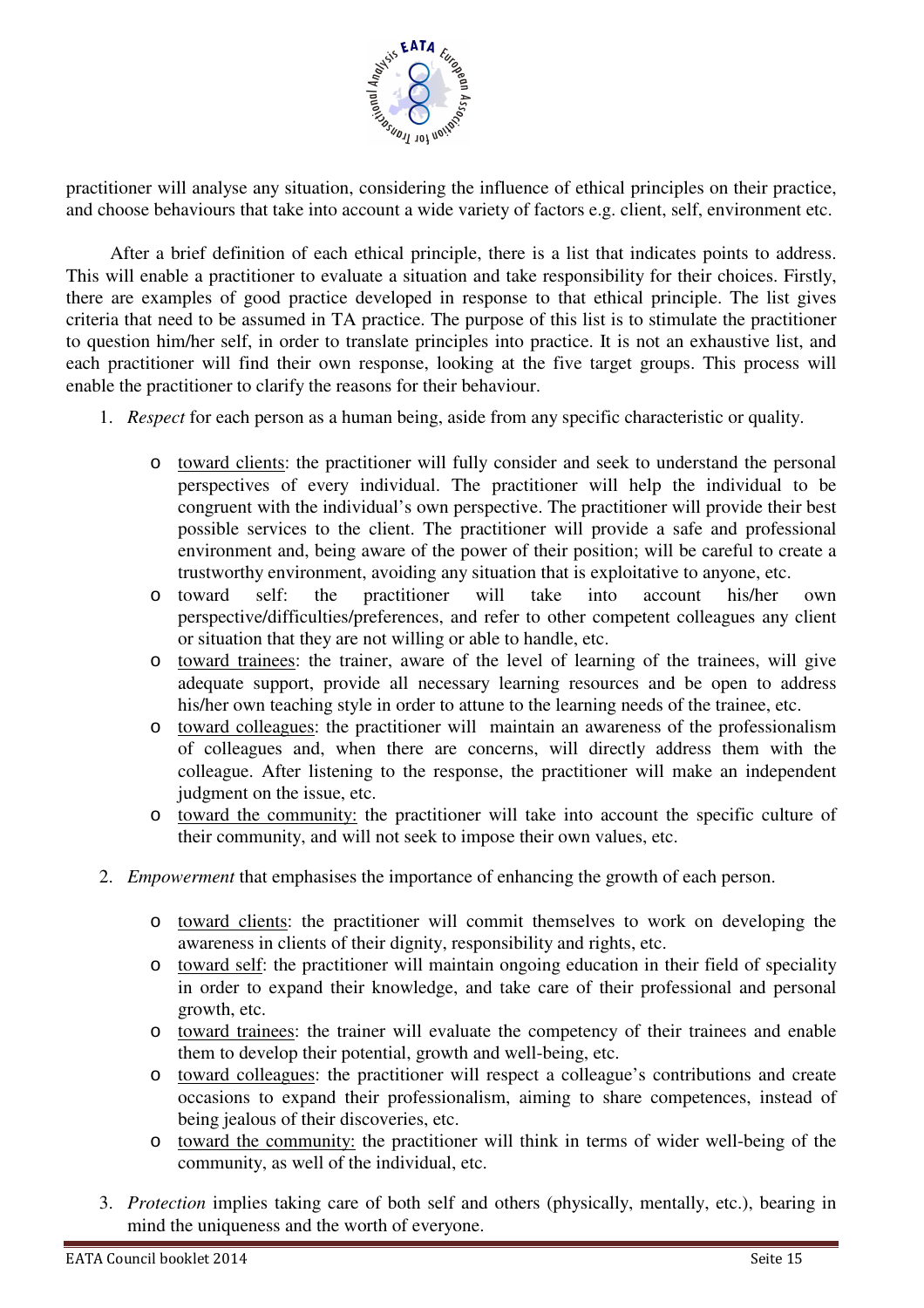

- o toward clients: the practitioner will offer adequate services to his/her clients, providing a safe working environment (e.g. confidentiality, physical safety, informed consent for highrisk procedures), and will hold an awareness of any destructive tendencies of the client. They will not enter into, or maintain, a professional contract in which other activities or relationships might jeopardise the professional contract  $(G)^{13}$ ; they will maintain confidentiality even when the therapeutic relationship has ended (H), etc.
- o toward self: the practitioner will take care of their own values and learning process, and will refuse to work in situations that involve conflicts with self, or that require a higher level of competence. They will take care of their own safety and decide to terminate the relationship with a client if the practitioner experiences any physical or mental condition that impairs their ability to work effectively and competently with the client (K), etc.
- o toward trainees: the trainer will encourage trainees to recognise their own preferences and limits, in order to protect themselves and clients from inadequate or harmful interventions. They will stimulate trainees to take care of their personal and professional growth, looking at their personal styles and addressing personal issues that interfere with their own or other's safety, etc.;
- o toward colleagues: the practitioner will be willing to confront derogatory statements or actions by colleagues (B), etc.
- o toward the community: the practitioner will provide services to clients in full compliance with the existing laws of the country (I), etc.
- *4. Responsibility* implies taking into account the consequences of our own actions as clients, trainers, therapists, supervisors, counsellors, etc.
	- o toward clients: the practitioner will make clear contracts and conduct the professional relationship in such a way as to bring no harm to the client when a client is unable or unwilling to function autonomously and responsibly (E). They will not exploit the client in any manner  $(F)$  or act in a way that causes intentional or deliberate harm to the client  $(C)$ , etc.
	- o toward self: the practitioner will consider the impact of their position on the client and be careful in the way that they respond to clients, in order to promote well-being and prevent abuse, etc.
	- o toward trainees: the trainer will be aware of the learning needs of his/her trainees and provide them with the necessary tools and information to learn. If a trainee is not willing to change an unethical situation, they will confront him/her and decide a specific and ethical course of action, etc.
	- o toward colleagues: the practitioner will accept responsibility for confronting a colleague if they have reasonable cause to believe that the colleague is acting in an unethical manner and, failing resolution, will report that colleague to the appropriate ethical body (L), etc).
	- o toward the community: the practitioner will hold it as a professional responsibility to be concerned with the psychological and physical health of their community, etc.
- *5. Commitment in relationship* means the development of a genuine interest in our client's well being.

j  $13$  Letters in parenthesis refer to the previous EATA Ethical Code.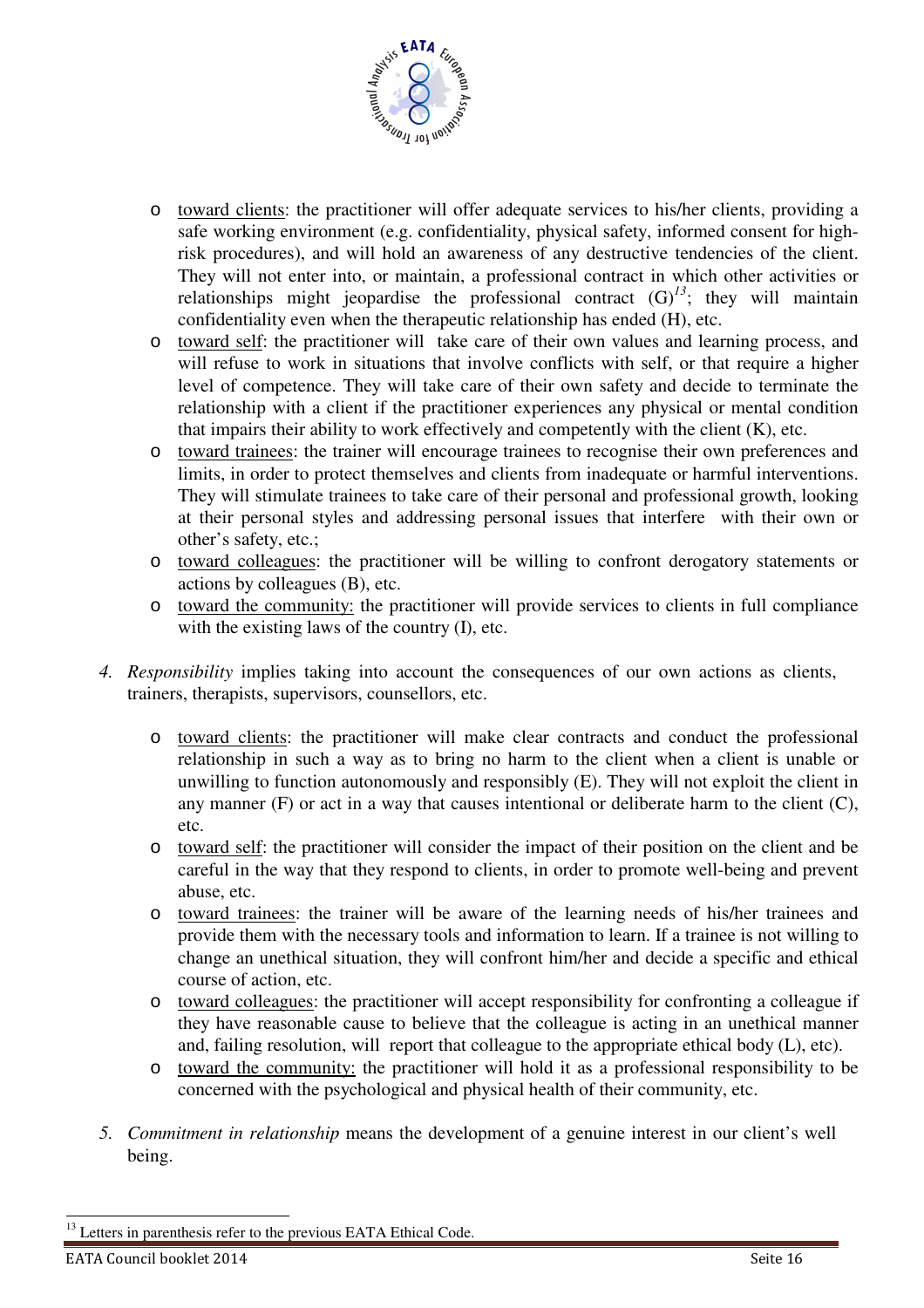

- o toward clients: the practitioner will be careful to take into consideration the interpersonal world of the individual and to consider their impact on it, etc.
- o toward trainees: the trainer will teach trainees to consider the interpersonal world of their clients, etc.
- o toward colleagues: the practitioner will involve themselves in conferences, etc. sharing their contributions, etc.
- o toward the community: the practitioner will be aware and active in the life of their community, etc.

In order to make an ethical decision, practitioners are supported by ethical principles, which enable them to evaluate different situations so that their choice of action can be a considered one. However, it could happen that practitioners will be involved in situations where it is not possible to reconcile all the applicable principles. Despite this difficulty, the practitioner will still need to look at the specific situation, consider the different perspectives and be accountable for his/her decision.

The following scheme (fig. 1) is a synthesis of the core Ethical Code. There are three different levels used to evaluate the situation in terms of Ethics:

- 1. Level one, *Basic Values*  applicable to every human being and universally valid.
- 2. Level two, *Ethical principles* invites cultural interpretation and implies differences in various professions.
- 3. Level three, *Target Group to Address*  indicates the people or situations that need to be considered for ethical practice.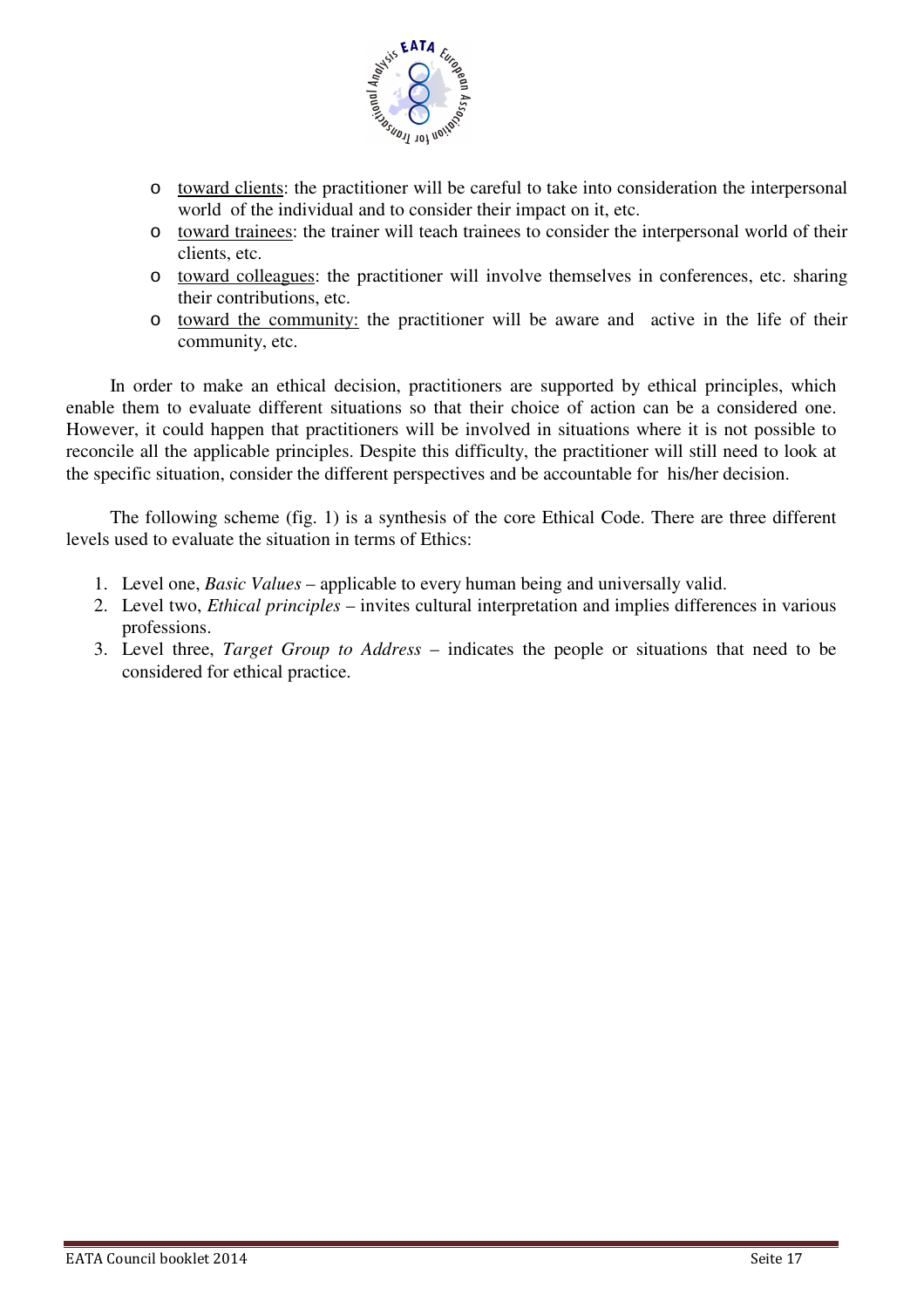

Fig. 1. Synthesis of the Core Ethical Code: three levels of analysis for ethical practice.

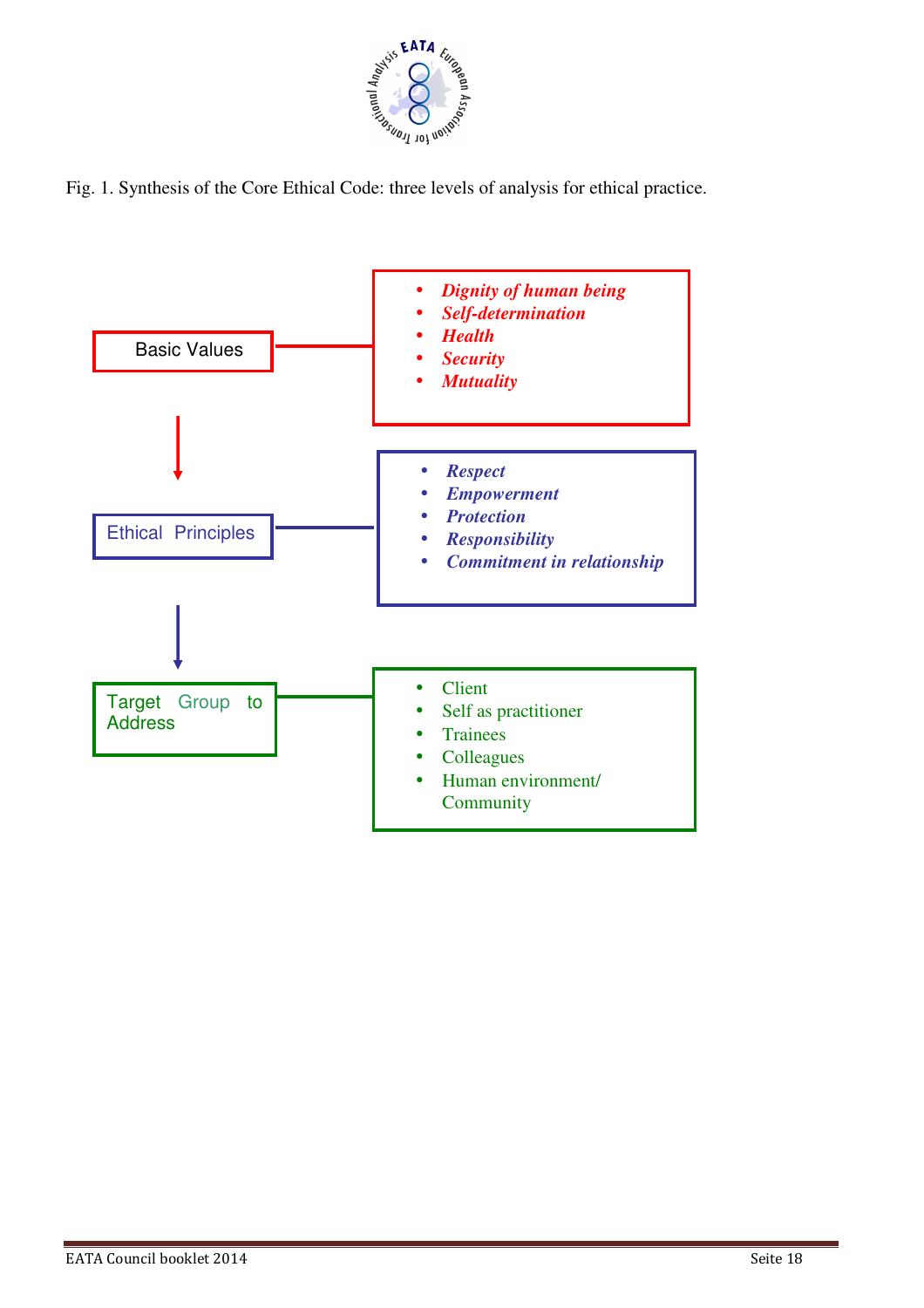

## **Section III From the Code to practice<sup>14</sup>**

## 3.1. Introduction

As previously stated, this Code intends to provide TA practitioners with a frame of reference to help them reflect on and analysed situations in terms of Ethics, taking into account the complexity of the human situation. In this way, practitioners will be able to make appropriate professional choices, focusing on values and principles, as well as norms and prohibitions. The Code emphasises the practitioner's responsibility in deciding how to intervene in his/her specific field, i.e. psychotherapy, counselling, educational or organisational.

The present Code underlines the importance of an ethical attitude that obviously needs to be expressed in ethical behaviour. It is intended to have a wide application in analysing situations in which a TA practitioner would intervene in his/her practice, in order to contribute to the growth of the client in his/her community.

Any EATA member (1.5.2) commits him/herself to use the Ethical Code as a reference in his/her professional practice and to integrate it with the deontological guidelines, according to their national laws.

This short section is designed to be a bridge to ethical practice. A graphic instrument is provided, which is helpful in visualising the complexity required in applying the Code to practice.

That tool – a grid for the ethical assessment – provides a challenge for each TA practitioner to develop his/her own thinking in terms of ethics, taking responsibility for choosing appropriate proper interventions, through an attentive and complex analysis and assessment of the situation.

## 3.2. A grid for ethical assessment

The following grid (Fig. 2) represents the key points described in section II of this EATA Ethical Code; it is basically founded on the third basic assumption mentioned in the section 1.2 of this Code: Ethics identifies values that help people to realise their potential as human beings; values underpin ethical principles as guidelines to actualise values. Principles, which underpin deontological guidelines, are a guideline to professional practice.

-

<sup>14</sup> This section has been produced by a sub-committee, by Carla de Nitto (co-ord), supported by Sabine Klingenberg and Claude-Marie Dupin.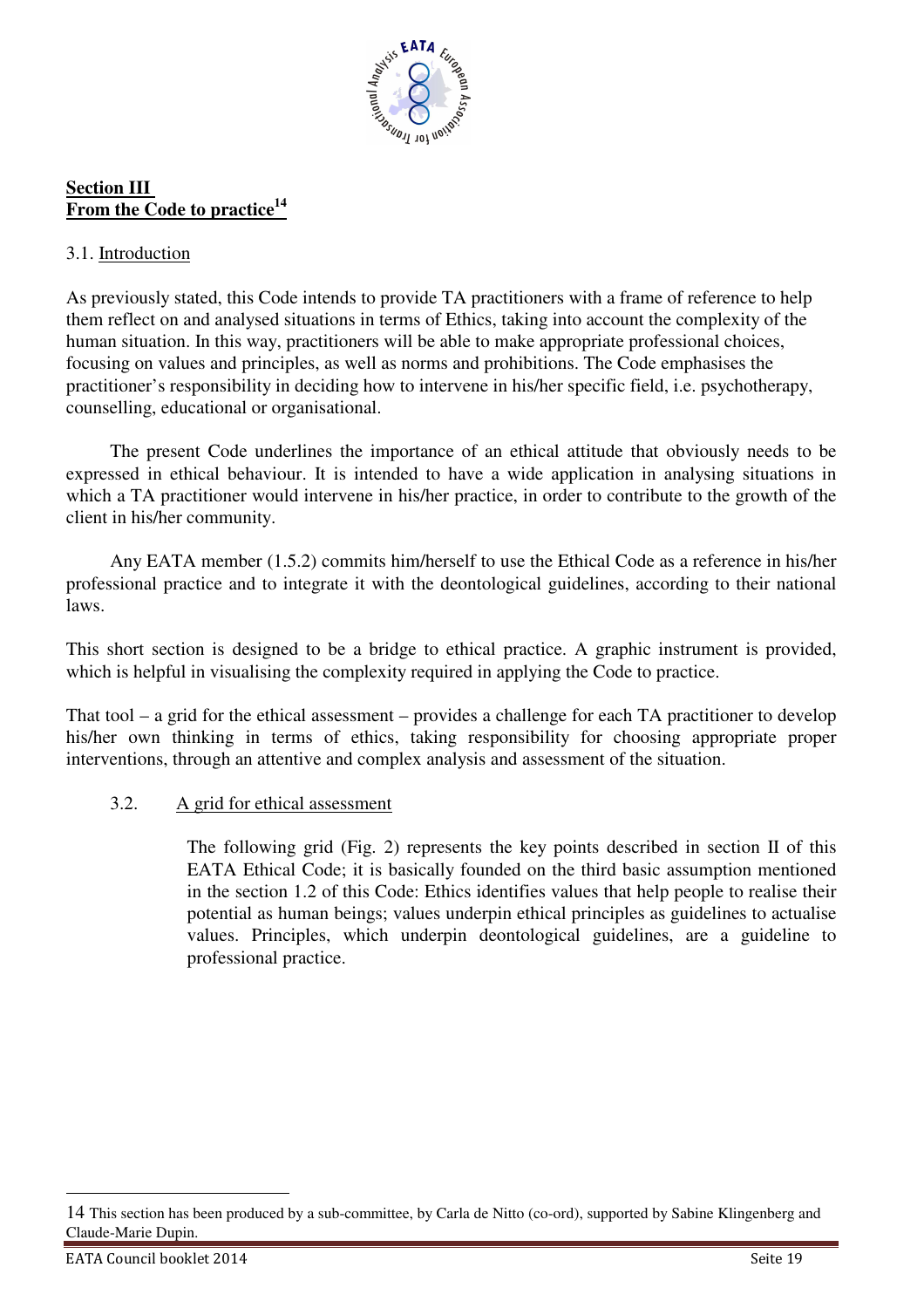





Fig 2 graphically shows that basic values constitute the basis and grounding for ethical principles that need to be applied in practice. The arrow from basic values to ethical principles illustrates the need to assess an issue first in terms of basic values. The next process is to identify ethical principles that are relevant to the situation, considering the area of application. This framework will be useful in orienting the intervention in the context of practice.

The lower side in the figure consists of a two dimensional table that underlines and allows visualisation of the complexity of the ethical assessment. We need to consider the ethical principles and different target groups involved in the situation, in order to evaluate which one(s) need special attention for the intervention. Often practitioners have to take care of different target groups and principles at the same time.

The practitioner needs to be aware of potential conflicts that will arise when choosing an intervention. The TA practitioner will take a deliberate decision, assessing the target groups in that situation (self, clients, trainees, colleagues, community), considering the implications for the persons, and taking into account their own views, sensitivities, histories, cultures and values.

#### **3.3. Conclusion**

Often coming to a proper ethical decision is a hard and serious process, resulting from a complex operation that the TA practitioner realises through his/her thinking, in terms of priority between important issues that need to be taken into account, in the light of basic values, ethical principles and different areas of application in the professional practice.

The perspective of this EATA Ethics Code increases the practitioner's responsibility and is more difficult to follow than a check list of norms or prohibitions; as it takes into account the complexity of human life and the consequent importance to consider values, intents, attitudes, wishes and fears, together with behaviours.